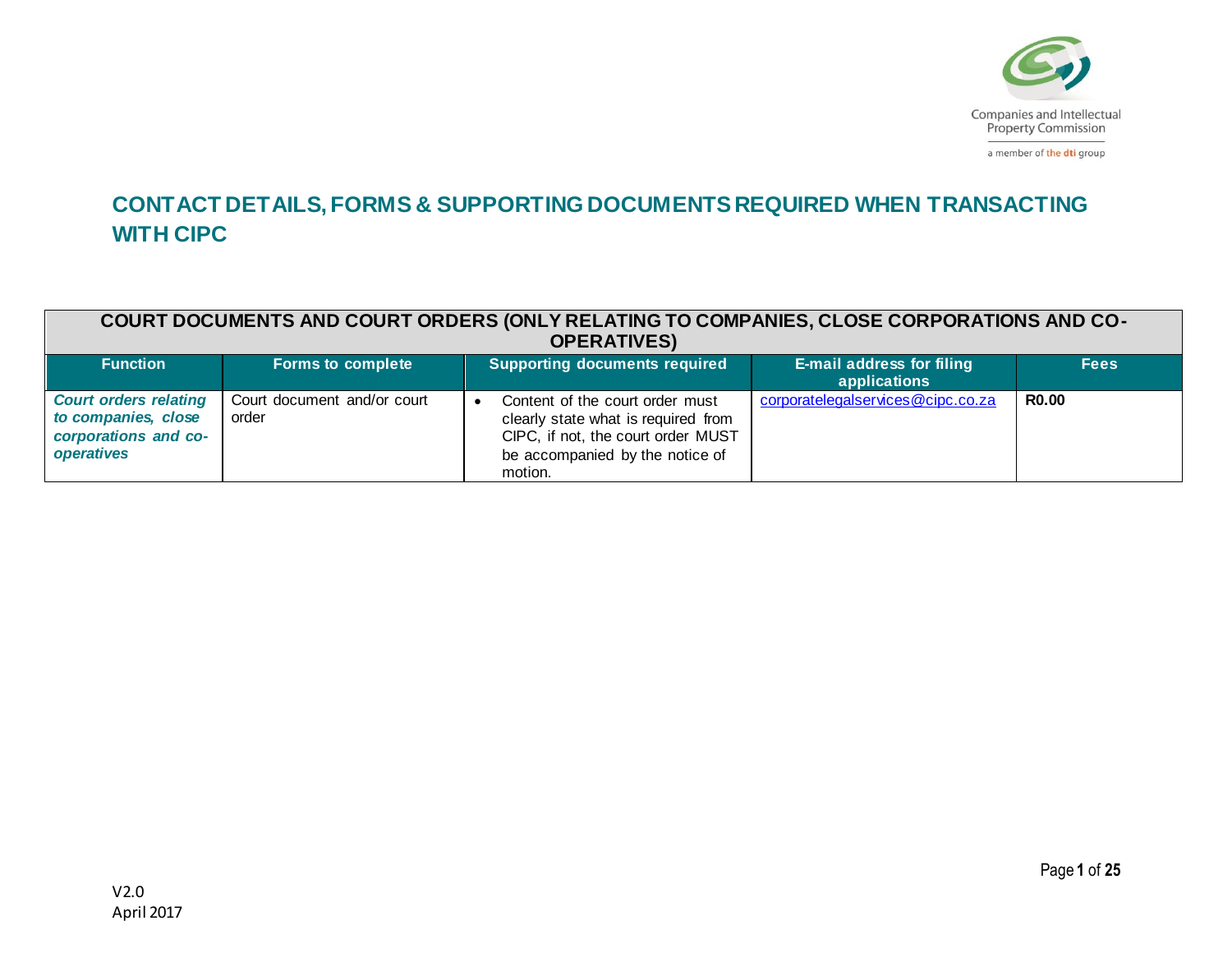| <b>NAME RESERVATIONS</b>                                           |                                                                          |                                                                                                                                                                                                                                                                                                                                                                                   |                                                  |                                                                                                                                               |  |
|--------------------------------------------------------------------|--------------------------------------------------------------------------|-----------------------------------------------------------------------------------------------------------------------------------------------------------------------------------------------------------------------------------------------------------------------------------------------------------------------------------------------------------------------------------|--------------------------------------------------|-----------------------------------------------------------------------------------------------------------------------------------------------|--|
| <b>Function</b>                                                    | <b>Forms to complete</b>                                                 | <b>Supporting documents required</b>                                                                                                                                                                                                                                                                                                                                              | <b>E-mail address for filing</b><br>applications | <b>Fees</b>                                                                                                                                   |  |
| <b>Name Reservation</b>                                            |                                                                          | Process fully automated.<br>Access via E-services or Third party Channel                                                                                                                                                                                                                                                                                                          |                                                  | <b>Name Reservation</b><br>R50 - electronic                                                                                                   |  |
| <b>Associated Name</b><br>reservations                             | CoR9.1<br>$\bullet$                                                      | Certified ID of applicant<br>$\bullet$<br>Letter from owner of company /<br>$\bullet$<br>close corporation / co-operative /<br>trade mark (if associated name is<br>used and if ticked yes at any of the<br>options under item 1(2) or 2)<br>Certificate of Translation if name is<br>$\bullet$<br>in any other language than one of<br>the official languages of South<br>Africa | namereservationsandregistrations<br>@cipc.co.za  | <b>Name Reservation</b><br>R75 - manual                                                                                                       |  |
| <b>Extension of Name</b><br><b>Reservation</b>                     | Process fully automated.<br>Access via E-services or Third party Channel |                                                                                                                                                                                                                                                                                                                                                                                   |                                                  | <b>Extension of Name</b><br><b>Reservation</b><br><b>or</b><br>Defensive Name<br>$R50 -$ manual<br>R30 - electronic                           |  |
| Defensive name                                                     | CoR10.1<br>$\bullet$                                                     | Proof that applicant has a material<br>$\bullet$<br>interest in name                                                                                                                                                                                                                                                                                                              | namereservationsandregistrations<br>@cipc.co.za  | <b>Name</b><br><b>Defensive</b><br><b>Reservation</b><br>$R250 -$ manual<br><b>Extension</b><br><b>of</b><br>Defensive Name<br>$R50 -$ manual |  |
| <b>Application to</b><br>transfer a reserved<br>or registered name | CoR11.1                                                                  | Details of the transferor<br>$\bullet$<br>Reserved name and reservation<br>$\bullet$<br>number as it appear on the CoR9.4<br>and address<br>Name<br>of the<br>$\bullet$<br>transferee<br>Certified<br>of<br>identity<br>copies<br>$\bullet$<br>standard<br>documents<br>for<br>both<br>transferor and transferee                                                                  | namereservationsandregistrations<br>@cipc.co.za  | R75 - electronically<br>R100 - manually                                                                                                       |  |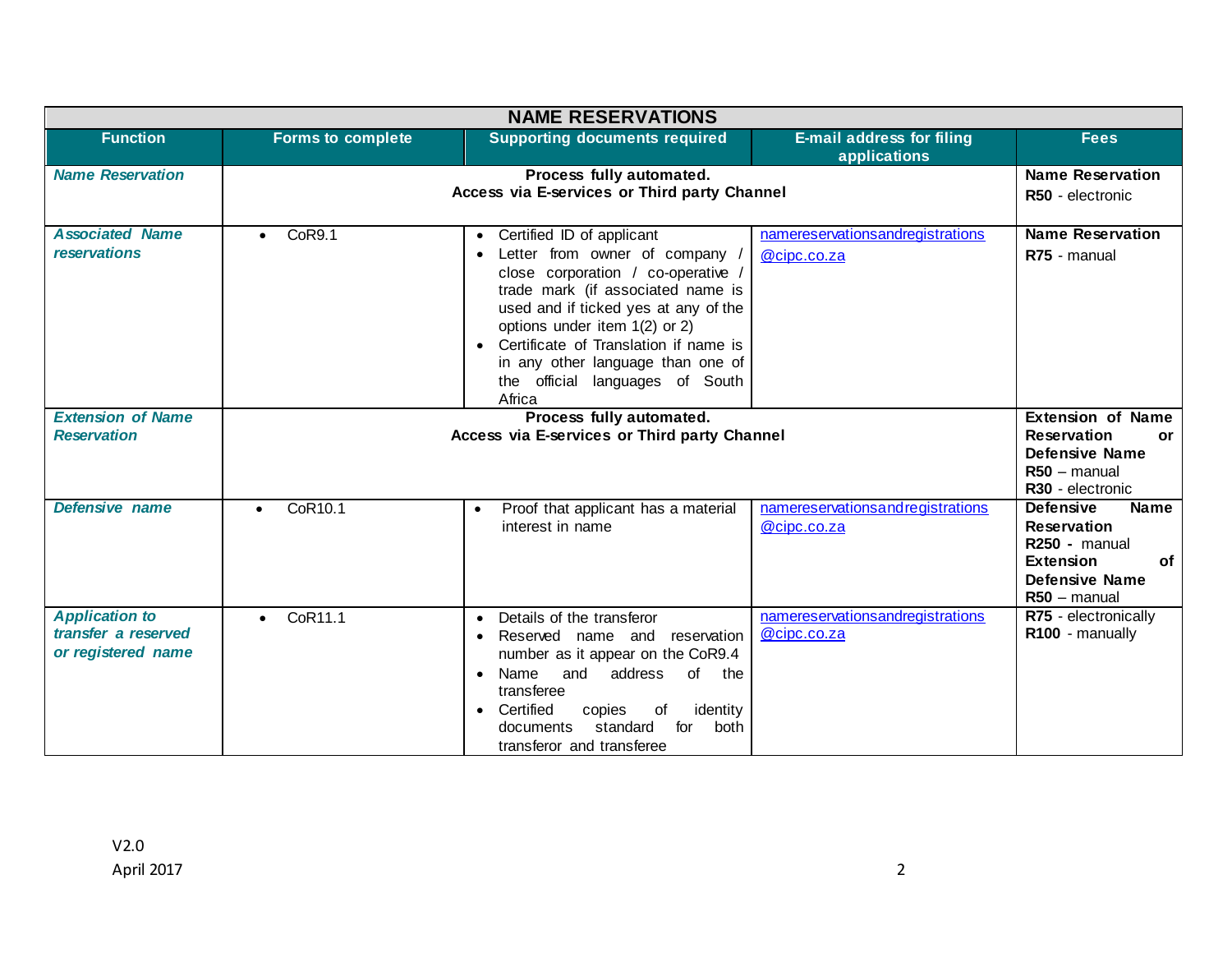|                                               | <b>CLOSE CORPORATION AMENDMENTS</b>                                                                                                                           |                                                                                                                                                                                                                                                                                                                                                                                                                                                                                                                                                                                                                                                                                                                                                                                |                                                                                                                                                                                                                                                                                                                     |                                                                                                    |  |
|-----------------------------------------------|---------------------------------------------------------------------------------------------------------------------------------------------------------------|--------------------------------------------------------------------------------------------------------------------------------------------------------------------------------------------------------------------------------------------------------------------------------------------------------------------------------------------------------------------------------------------------------------------------------------------------------------------------------------------------------------------------------------------------------------------------------------------------------------------------------------------------------------------------------------------------------------------------------------------------------------------------------|---------------------------------------------------------------------------------------------------------------------------------------------------------------------------------------------------------------------------------------------------------------------------------------------------------------------|----------------------------------------------------------------------------------------------------|--|
| <b>Function</b>                               | <b>Forms to complete</b>                                                                                                                                      | <b>Supporting documents required</b>                                                                                                                                                                                                                                                                                                                                                                                                                                                                                                                                                                                                                                                                                                                                           | <b>E-mail address for filing</b><br>applications                                                                                                                                                                                                                                                                    | <b>Fees</b>                                                                                        |  |
| <b>Close corporation</b><br><i>amendments</i> | $\bullet$ CK2<br>Purpose of CK2:<br>Change in principal<br>business<br>Change in name<br>Change<br>ın<br>membership detail<br>Change in financial<br>year end | • Certified ID of applicant<br>• Certified ID copies of all members and<br>resigning members<br>• Certified copies of passports and in the<br>case of refugees or asylum seekers - a<br>certified copy of valid prescribed<br>documentation.<br>• A certified copy of notice of the meeting<br>and an extract of the minutes signed by<br>all the members of the CC where a<br>resolution to appoint or remove a member<br>was made must be lodged together with<br>every CK2 application which involves<br>change of membership.<br>• In the case of a deceased member, an<br>executor's letter issued by the Master of<br>the High Court. The CK2 document must<br>be signed by the executor. A certified ID<br>copy of the executor of the estate must<br>also be attached. | The request for close corporation<br>amendments will not be affected<br>until a certified scanned copy of<br>the CK2 or CK2A, signed by all<br>members<br>and<br>resigning<br>the<br><b>CLOSE</b><br>the<br>members<br>0f<br>CORPORATION,<br>as well as all<br>the supporting documents are<br>received by CIPC.    | $CK2 -$<br>R30 (only for<br>in<br>change<br>name,<br>principal business or<br>financial year end.) |  |
| <b>Close corporation</b><br>amendments        | CK <sub>2</sub> A<br>$\bullet$<br>Purpose of CK2A:<br>Change in address<br>Change<br>ın<br>accounting officer                                                 | • Change in accounting officer - attach<br>appointment letter of the new<br>an<br>accountant and a letter of consent from<br>the accounting officer.<br>• Certified ID of applicant<br>• Certified ID copies of all members and<br>resigning members<br>• Where there is more than one member all<br>members should provide certified copies<br>thereof, including the person who will be<br>lodging on behalf of others.                                                                                                                                                                                                                                                                                                                                                      | The request for close corporation<br>amendments will not be affected<br>until a certified scanned copy of<br>the CK2 or CK2A, signed by all<br>members<br>and<br>resigning<br>the<br><b>CLOSE</b><br>members<br>the<br>οf<br>CORPORATION,<br>as well as all<br>the supporting<br>documents are<br>received by CIPC. | CK <sub>2</sub> A<br>free<br>of<br>charge                                                          |  |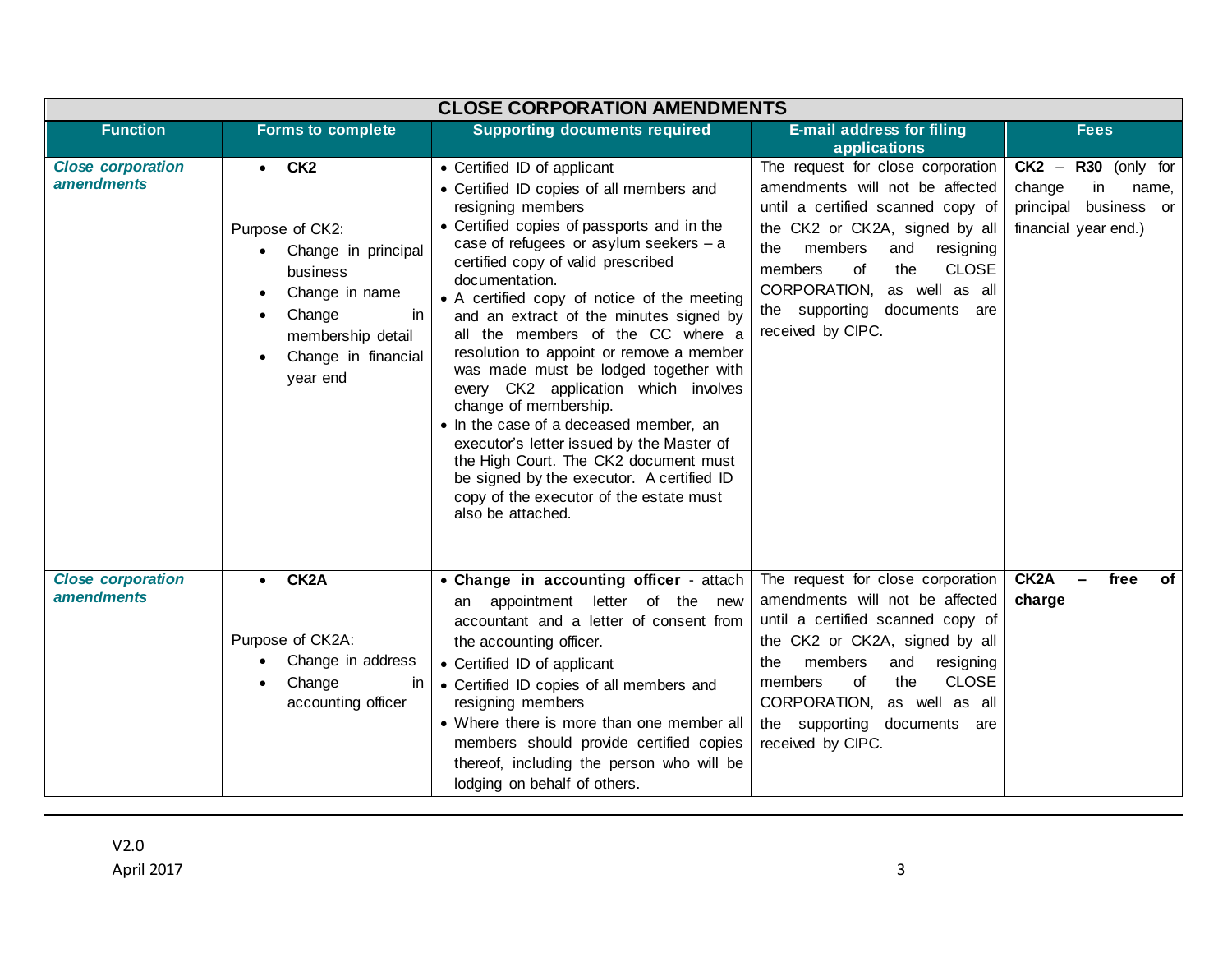| <b>DEREGISTRATION AND RE-INSTATEMENTS FOR COMPANIES AND CLOSE CORPORATIONS</b> |                          |                                                                                                                                                                                                                                                                                                                                                                                                                                                                                                                                                                                                                                                                                                                        |                                                  |             |
|--------------------------------------------------------------------------------|--------------------------|------------------------------------------------------------------------------------------------------------------------------------------------------------------------------------------------------------------------------------------------------------------------------------------------------------------------------------------------------------------------------------------------------------------------------------------------------------------------------------------------------------------------------------------------------------------------------------------------------------------------------------------------------------------------------------------------------------------------|--------------------------------------------------|-------------|
| <b>Function</b>                                                                | <b>Forms to complete</b> | <b>Supporting documents required</b>                                                                                                                                                                                                                                                                                                                                                                                                                                                                                                                                                                                                                                                                                   | <b>E-mail address for filing</b><br>applications | <b>Fees</b> |
| <b>Re-instatement</b>                                                          | CoR40.5<br>$\bullet$     | (1) Certified identity copy of the<br>applicant;<br>Certified identity copy of the owner<br>(2)<br>of the customer code;<br>(3) Multiple Deed search (deed search<br>of each of the 10 regional deeds<br>offices);<br>(4) Letter from the Department of<br>Public Works, ONLY if the multiple<br>deed search reflects immovable<br>property;<br>Sufficient<br>documentary<br>(5)<br>proof<br>indicating that the company or<br>close corporation was in business<br>or that it had any outstanding<br>assets or liabilities (e.g property,<br>intellectual property rights), at the<br>time of deregistration.<br>Mandate from the<br>applicant<br>(6)<br>confirming that the customer may<br>submit on his/her behalf | Re-instatements@cipc.co.za                       | <b>R200</b> |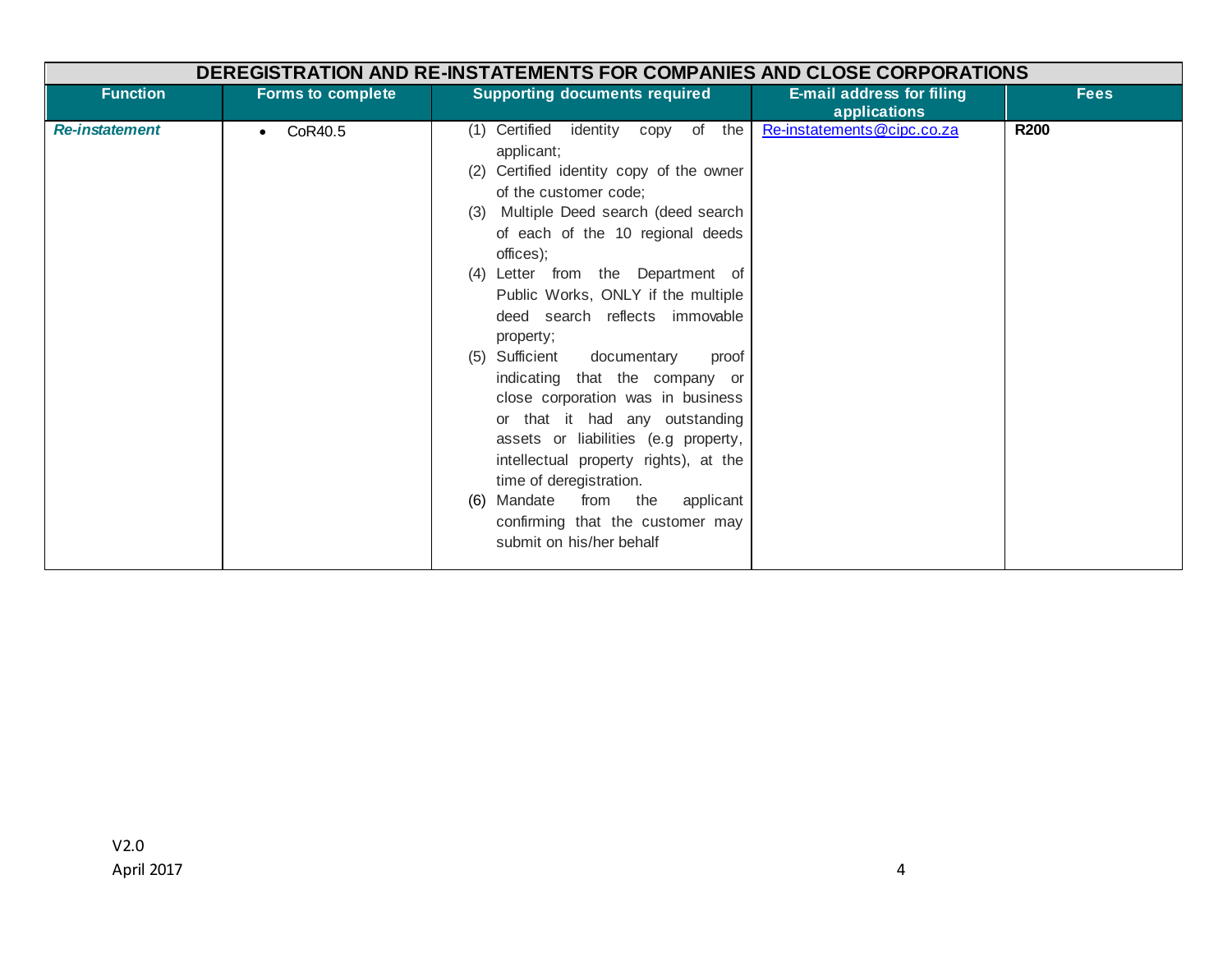| <b>Function</b>       | <b>Forms to complete</b>                                                                                                                                                                                                                                                                                                                                                                                                                                                                                                                                                                                                                                                                                                                                                                                                                                                                                                                                                    | <b>Supporting documents</b>                                                                                                                                                                                                                                                                                                                                                                                                                                                                                                                                                                                                                       | <b>E-mail address for filing</b> | <b>Fees</b>  |
|-----------------------|-----------------------------------------------------------------------------------------------------------------------------------------------------------------------------------------------------------------------------------------------------------------------------------------------------------------------------------------------------------------------------------------------------------------------------------------------------------------------------------------------------------------------------------------------------------------------------------------------------------------------------------------------------------------------------------------------------------------------------------------------------------------------------------------------------------------------------------------------------------------------------------------------------------------------------------------------------------------------------|---------------------------------------------------------------------------------------------------------------------------------------------------------------------------------------------------------------------------------------------------------------------------------------------------------------------------------------------------------------------------------------------------------------------------------------------------------------------------------------------------------------------------------------------------------------------------------------------------------------------------------------------------|----------------------------------|--------------|
|                       |                                                                                                                                                                                                                                                                                                                                                                                                                                                                                                                                                                                                                                                                                                                                                                                                                                                                                                                                                                             | required                                                                                                                                                                                                                                                                                                                                                                                                                                                                                                                                                                                                                                          | applications                     |              |
| <b>Deregistration</b> | An original letter head of either the<br>company or close corporation or any other<br>person applying for deregistration.<br>The<br>must<br>the<br>following<br>letter<br>contain<br>information,<br>sufficient<br>statement<br>and<br>confirming<br>documentary<br>proof<br>that: (i) the company or close<br>corporation is not carrying on<br>business or is dormant, and (ii)<br>has no assets or, because of the<br>inadequacy of its assets, that<br>there is no reasonable probability<br>of the company being liquidated;<br>tax number (if available);<br>if the company or<br>close<br>corporation submits the request,<br>the letter must be signed by each<br>active director, member or the<br>company or close corporation's<br>duly authorised representative or<br>otherwise by the person who is<br>requesting the deregistration; and<br>a certified ID copy of any of the<br>persons'<br>signing<br>the<br>letter<br>wherein deregistration is required. | · sufficient documentary proof<br>confirming<br>that:<br>(i)<br>the<br>company or close corporation<br>is not carrying on business or<br>is dormant, and (ii) has no<br>assets or, because of the<br>inadequacy of its assets, that<br>there<br>is is<br>no<br>reasonable<br>probability of the company<br>being liquidated;<br>· tax clearance certificate or<br>any other written confirmation<br>the<br>South<br>African<br>from<br>Services<br>(SARS)<br>Revenue<br>liability is<br>that no<br>tax<br>outstanding; and<br>• a certified ID copy of any of<br>the persons' signing the letter<br>wherein<br>deregistration<br>is<br>requested. | deregistrations@cipc.co.za       | <b>R0.00</b> |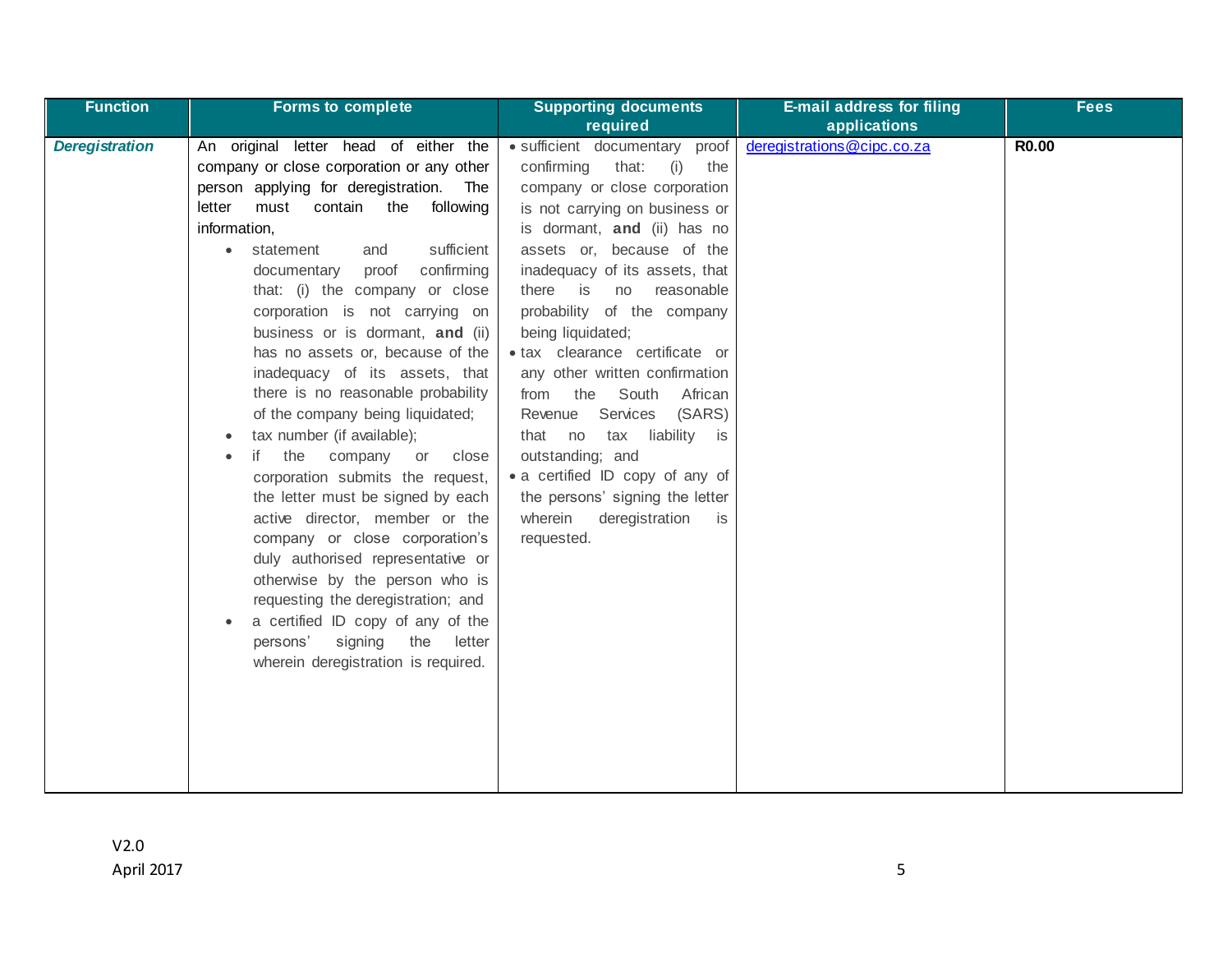| <b>REGISTRATION OF COMPANIES</b>     |                                                                                                                                                                                                                                         |                                                                                                                                                                                                                                                                                                                                                                                                                                                                                                                                                                                                                                                                                                                                                                                                                                                   |                                                                                                                                                                                                              |                                                                                                                                                                                                    |  |
|--------------------------------------|-----------------------------------------------------------------------------------------------------------------------------------------------------------------------------------------------------------------------------------------|---------------------------------------------------------------------------------------------------------------------------------------------------------------------------------------------------------------------------------------------------------------------------------------------------------------------------------------------------------------------------------------------------------------------------------------------------------------------------------------------------------------------------------------------------------------------------------------------------------------------------------------------------------------------------------------------------------------------------------------------------------------------------------------------------------------------------------------------------|--------------------------------------------------------------------------------------------------------------------------------------------------------------------------------------------------------------|----------------------------------------------------------------------------------------------------------------------------------------------------------------------------------------------------|--|
| <b>Function</b>                      | <b>Forms to complete</b>                                                                                                                                                                                                                | <b>Supporting documents required</b>                                                                                                                                                                                                                                                                                                                                                                                                                                                                                                                                                                                                                                                                                                                                                                                                              | <b>E-mail address for filing</b><br>applications                                                                                                                                                             | <b>Fees</b>                                                                                                                                                                                        |  |
| <b>Private company</b><br>short form | Forms have been developed into an<br>online application.<br>Access via<br>FNB.<br>ABSA,<br>Standard<br>$\bullet$<br>Banks, or Nedbank (banking<br>channel)<br><b>SST</b><br>$\bullet$<br>Third Party Channel<br>$\bullet$<br>E-services | If E-services:<br>• Signed generated documents<br>• Certified ID of applicant<br>• Certified ID of all incorporators and<br>directors<br>• Power of attorney (if applicable)<br>$\bullet$ If<br>there<br>is<br>a<br>trust<br>or<br>company/juristic<br>person as<br>an<br>incorporator, the resolution, as well<br>as the certified ID copy of the duly<br>authorised representative must be<br>attached<br>Note:<br>Only foreign nationals may<br>$\bullet$<br>submit a certified passport<br>copy. South African citizens<br>must submit a green bar-<br>coded/ smart ID copy (both<br>sides of the smart ID must<br>certified).<br><b>Banking</b><br>Channel,<br><b>Self</b><br>$\bullet$<br><b>Service</b><br><b>Terminals</b><br>and<br>Third party Channel is fully<br>automated<br>and<br>no<br>documents are required to<br>be submitted. | Electronically<br>email<br>$\qquad \qquad -$<br>supporting<br>documents<br>for<br>electronic<br>registration<br>to<br>eservicescoreg@cipc.co.za<br>OR.<br>use Upload<br>functionality<br>ма<br>CIPC website. | R <sub>175</sub><br>minus<br>name<br>if<br>fee<br>reservation<br>name<br>was<br>reserved<br>i.e.<br><b>R125</b><br>if name was<br>reserved electronically<br>R100 if name was<br>reserved manually |  |
|                                      |                                                                                                                                                                                                                                         |                                                                                                                                                                                                                                                                                                                                                                                                                                                                                                                                                                                                                                                                                                                                                                                                                                                   |                                                                                                                                                                                                              |                                                                                                                                                                                                    |  |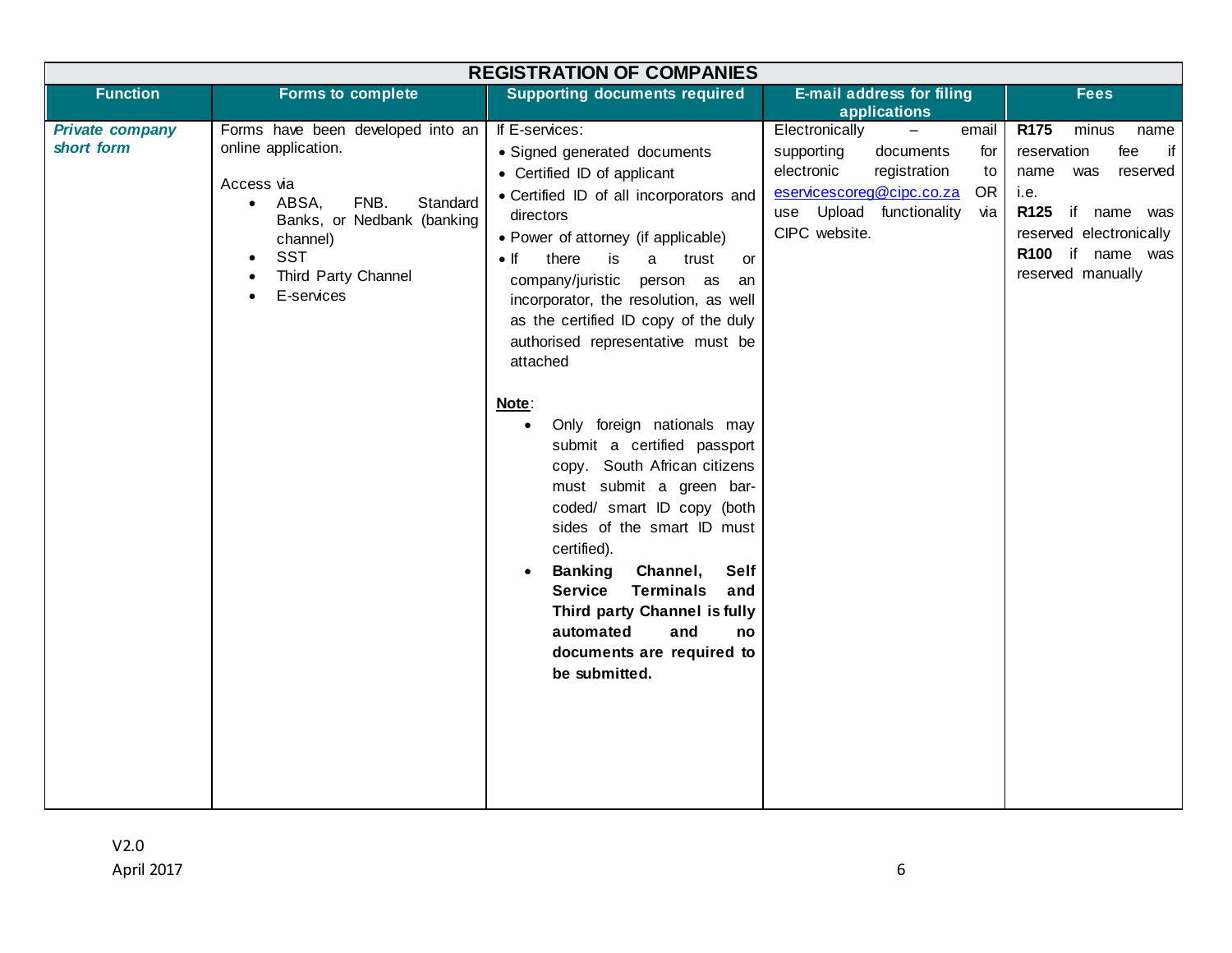| <b>Function</b>                    | <b>Forms to complete</b>                                                                                                                                                                                                                                                                                                                                    | <b>Supporting documents required</b>                                                                                                                                                                                                                                                                                                                                                                                                                     | <b>E-mail address for filing</b><br>applications                                            | <b>Fees</b>                                                                                                                                                                                      |
|------------------------------------|-------------------------------------------------------------------------------------------------------------------------------------------------------------------------------------------------------------------------------------------------------------------------------------------------------------------------------------------------------------|----------------------------------------------------------------------------------------------------------------------------------------------------------------------------------------------------------------------------------------------------------------------------------------------------------------------------------------------------------------------------------------------------------------------------------------------------------|---------------------------------------------------------------------------------------------|--------------------------------------------------------------------------------------------------------------------------------------------------------------------------------------------------|
| <b>Profit company</b><br>long form | <b>Main forms:</b><br>CoR14.1 and CoR15.1B<br>$\bullet$<br><b>Secondary forms</b><br>CoR14.1 Annexure A<br>CoR14.1 Annexure B (if name<br>to be reserved at incorporation)<br>CoR14.1 Annexure C (if ring<br>٠<br>fencing)<br>CoR14.1 Annexure D (if auditor,<br>$\bullet$<br>audit<br>committee<br>members<br>and/or<br>company secretary is<br>appointed) | (if<br>$\bullet$ CoR9.4<br>applicable)<br>Confirmation<br>of<br>notice<br>name<br>reservation<br>• Certified ID of applicant<br>• Certified ID of all incorporators and<br>directors<br>• Power of attorney (if applicable)<br>Note:<br>Only foreign nationals may<br>$\bullet$<br>submit a certified passport<br>copy. South African citizens<br>submit a green bar-<br>must<br>coded/ smart ID copy (both<br>sides of the smart ID must<br>certified). | application form<br>and<br>Email<br>supporting<br>documents<br>to<br>companydocs@cipc.co.za | <b>R475</b><br>minus<br>name<br>if<br>reservation<br>fee<br>reserved<br>was<br>name<br>i.e.<br>R425<br>name<br>was<br>reserved electronically<br><b>R400</b><br>name<br>was<br>reserved manually |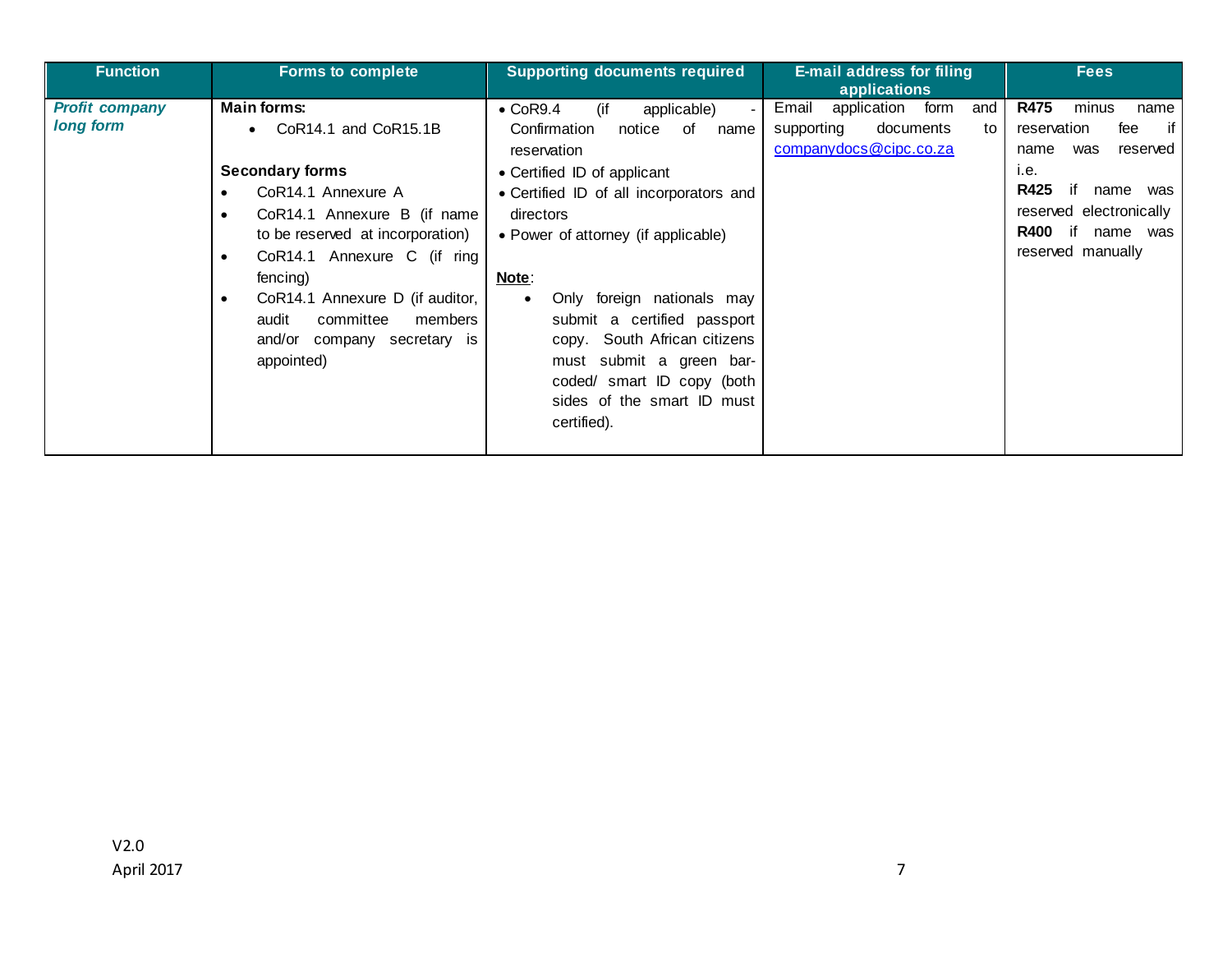| <b>Function</b>                                                  | <b>Forms to complete</b>                                                                                    | <b>Supporting documents required</b>                                                                                                                                                                                                                                                                                                                                                                                                                                                                                                                                                                                                                                                                                                  | <b>E-mail address for filing</b>                                                                                                                                                               | <b>Fees</b>                                                                                                                                                                        |
|------------------------------------------------------------------|-------------------------------------------------------------------------------------------------------------|---------------------------------------------------------------------------------------------------------------------------------------------------------------------------------------------------------------------------------------------------------------------------------------------------------------------------------------------------------------------------------------------------------------------------------------------------------------------------------------------------------------------------------------------------------------------------------------------------------------------------------------------------------------------------------------------------------------------------------------|------------------------------------------------------------------------------------------------------------------------------------------------------------------------------------------------|------------------------------------------------------------------------------------------------------------------------------------------------------------------------------------|
|                                                                  |                                                                                                             |                                                                                                                                                                                                                                                                                                                                                                                                                                                                                                                                                                                                                                                                                                                                       | applications                                                                                                                                                                                   |                                                                                                                                                                                    |
| <b>Non Profit</b><br>company<br>without<br>members short<br>form | Forms have been developed into an<br>online application.<br>Access via<br>Third Party Channel<br>E-services | If E-services:<br>• Signed generated documents<br>• Certified ID of applicant<br>• Certified ID of all incorporators<br>and<br>directors Power of attorney (if applicable)<br>• If there is a trust or company/juristic person<br>as an incorporator, the resolution, as well<br>the certified ID copy of the duly<br>as<br>authorised<br>representative<br>must<br>be<br>attached<br>Note:<br>Only foreign nationals may submit a<br>$\bullet$<br>South<br>certified passport copy.<br>African citizens must submit a green<br>bar-coded/ smart ID copy (both sides<br>of the smart ID must certified).<br>Self Service Terminals and Third<br>party Channel is fully automated<br>and no documents are required to<br>be submitted. | Electronically<br>Email<br>$\blacksquare$<br><b>ESERVICES</b> application form<br>and supporting documents to<br>eservicescoreg@cipc.co.za<br>OR use Upload functionality<br>via CIPC website. | R <sub>175</sub><br>minus name<br>reservation<br>fee<br>if<br>name was reserved<br>i.e.<br>R125 if name was<br>reserved<br>electronically<br>R100 if name was<br>reserved manually |
|                                                                  |                                                                                                             |                                                                                                                                                                                                                                                                                                                                                                                                                                                                                                                                                                                                                                                                                                                                       |                                                                                                                                                                                                |                                                                                                                                                                                    |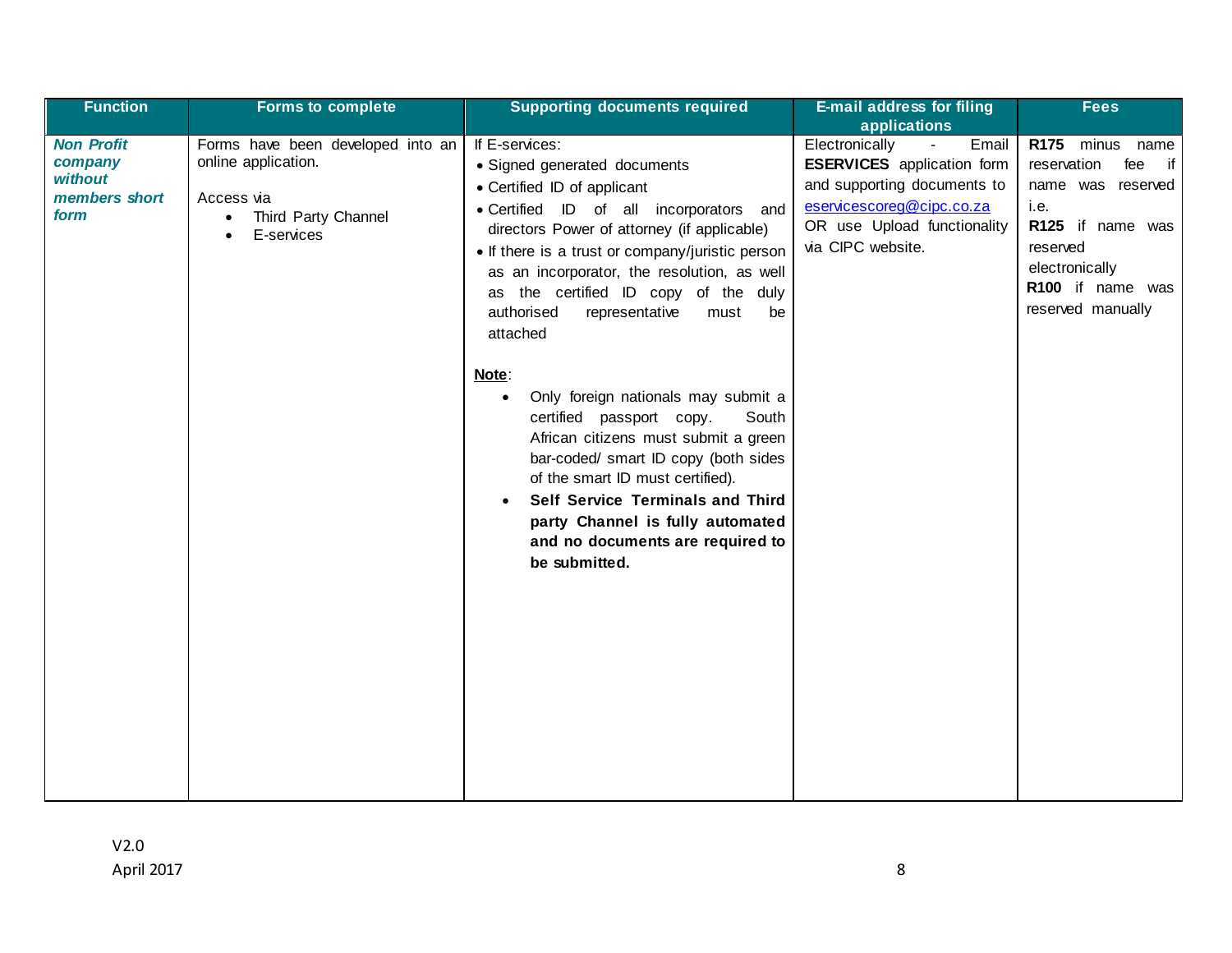| <b>Function</b>                                                 | <b>Forms to complete</b>                                                                                                                                                                                                                                                                                                                                               | <b>Supporting documents required</b>                                                                                                                                                                                                                                                                                                                                                                                     | <b>E-mail address for filing</b><br>applications                                      | <b>Fees</b>                                                                                                                                                                      |
|-----------------------------------------------------------------|------------------------------------------------------------------------------------------------------------------------------------------------------------------------------------------------------------------------------------------------------------------------------------------------------------------------------------------------------------------------|--------------------------------------------------------------------------------------------------------------------------------------------------------------------------------------------------------------------------------------------------------------------------------------------------------------------------------------------------------------------------------------------------------------------------|---------------------------------------------------------------------------------------|----------------------------------------------------------------------------------------------------------------------------------------------------------------------------------|
| <b>Non Profit</b><br>company<br>without<br>members long<br>form | <b>Main forms</b><br>CoR14.1 and CoR15.1D<br><b>Secondary forms</b><br>CoR14.1 Annexure A<br>CoR14.1 Annexure B (if name<br>to be reserved at incorporation)<br>CoR14.1 Annexure C (if ring<br>$\bullet$<br>fencing)<br>CoR14.1 Annexure D (if auditor,<br>$\bullet$<br>audit committee members<br>and/or company secretary is<br>appointed)                           | • CoR9.4 (if applicable) - Confirmation<br>notice of name reservation<br>Certified ID of applicant<br>Certified ID of all incorporators<br>and<br>directors<br>• Power of attorney (if applicable)<br>Note:<br>Only foreign nationals may submit a<br>$\bullet$<br>certified passport copy.<br>South<br>African citizens must submit a green<br>bar-coded/ smart ID copy (both sides<br>of the smart ID must certified). | Email application form and<br>documents<br>supporting<br>to<br>companydocs@cipc.co.za | <b>R475</b><br>minus<br>name<br>if<br>reservation<br>fee<br>name was reserved<br>i.e.<br>R425 if name was<br>reserved<br>electronically<br>R400 if name was<br>reserved manually |
| <b>Non Profit</b><br>company with<br>members long<br>form       | <b>Main forms</b><br>CoR14.1 and CoR15.1E<br>$\bullet$<br><b>Secondary forms</b><br>CoR14.1 Annexure A<br>CoR14.1 Annexure B (if name<br>$\bullet$<br>to be reserved at incorporation)<br>CoR14.1 Annexure C (if ring<br>$\bullet$<br>fencing)<br>CoR14.1 Annexure D (if auditor,<br>$\bullet$<br>audit committee members<br>and/or company secretary is<br>appointed) | • CoR9.4 (if applicable)<br>• Certified ID of applicant<br>• Certified ID of all incorporators<br>and<br>directors<br>• Power of attorney (if applicable)<br>Note:<br>Only foreign nationals may submit a<br>$\bullet$<br>certified passport copy.<br>South<br>African citizens must submit a green<br>bar-coded/ smart ID copy (both sides<br>of the smart ID must certified).                                          | Email application form and<br>supporting<br>documents<br>to<br>companydocs@cipc.co.za | <b>R475</b><br>minus<br>name<br>reservation<br>fee<br>if<br>name was reserved<br>i.e.<br>R425 if name was<br>reserved<br>electronically<br>R400 if name was<br>reserved manually |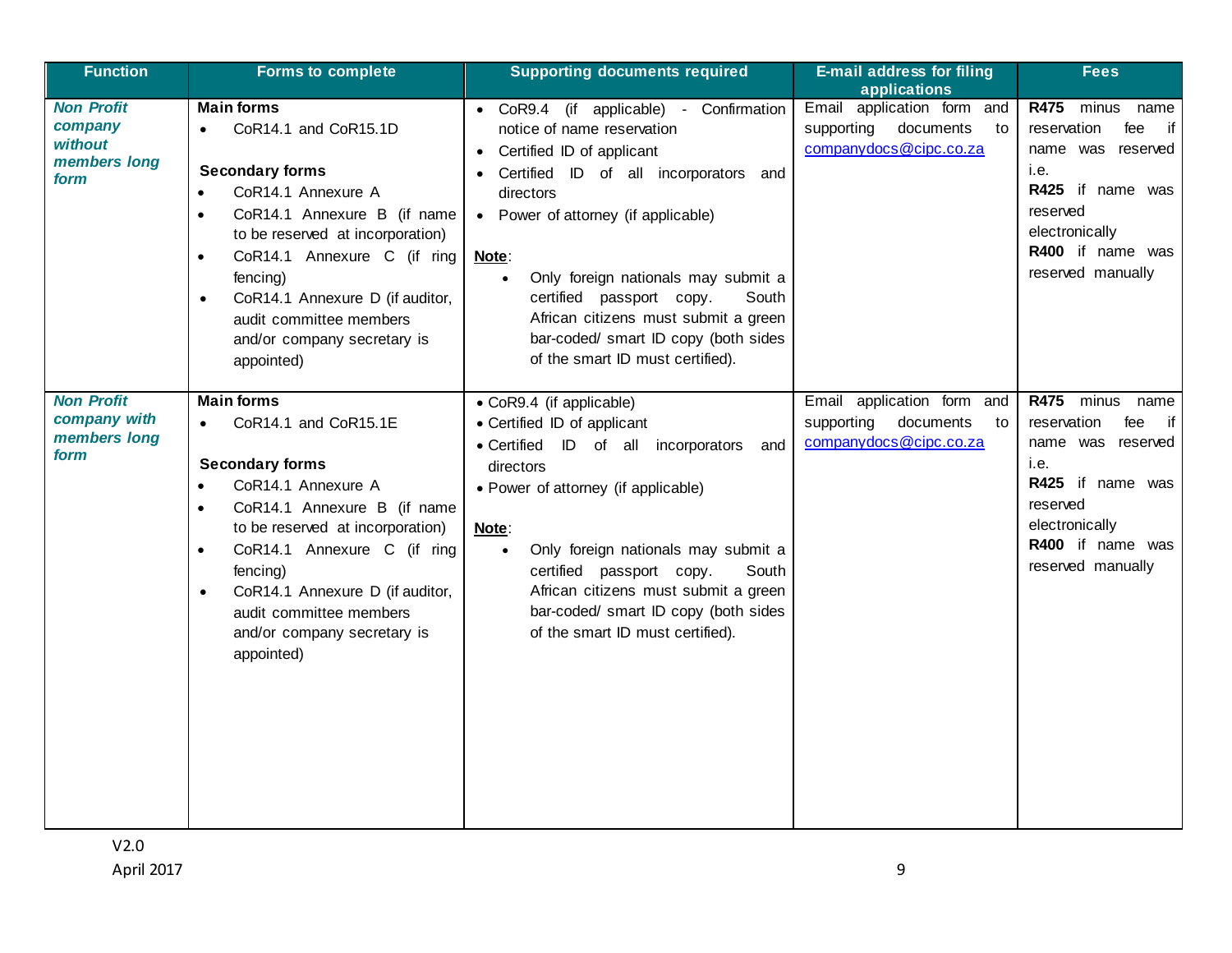| <b>Function</b>                                             | <b>Forms to complete</b>                                                                                              | <b>Supporting documents required</b>                                                                                                                                                                                                                                                                                                                                                                                                                                                                                                                                                                                                                                                                                                              | <b>E-mail address for filing</b><br>applications                                | <b>Fees</b> |
|-------------------------------------------------------------|-----------------------------------------------------------------------------------------------------------------------|---------------------------------------------------------------------------------------------------------------------------------------------------------------------------------------------------------------------------------------------------------------------------------------------------------------------------------------------------------------------------------------------------------------------------------------------------------------------------------------------------------------------------------------------------------------------------------------------------------------------------------------------------------------------------------------------------------------------------------------------------|---------------------------------------------------------------------------------|-------------|
| <b>Registration of</b><br><b>External</b><br><b>Company</b> | <b>Main forms</b><br>CoR20.1 and CoR20.1<br>$\bullet$<br>Annexure A<br><b>Secondary forms</b><br>CoR21.1<br>$\bullet$ | • Certified<br>Memorandum<br>copy<br>$\overline{f}$<br>of<br>Incorporation, Certified copy of Certificate<br>of Incorporation or comparable document<br>registered in the foreign jurisdiction<br>· Certified copy of current Registration<br>Certificate, if different<br>• Translated copies of any such document if<br>the original is not in an official language of<br>the Republic.<br>• Certified ID of applicant<br>• Certified ID of all incorporators and<br>directors<br>Power of attorney (if applicable)<br>Note:<br>Only foreign<br>nationals<br>may<br>$\bullet$<br>submit a certified passport copy.<br>South African citizens must<br>submit a green bar-coded/ smart<br>ID copy (both sides of the smart<br>ID must certified). | Email application form and<br>supporting documents to<br>companydocs@cipc.co.za | <b>R400</b> |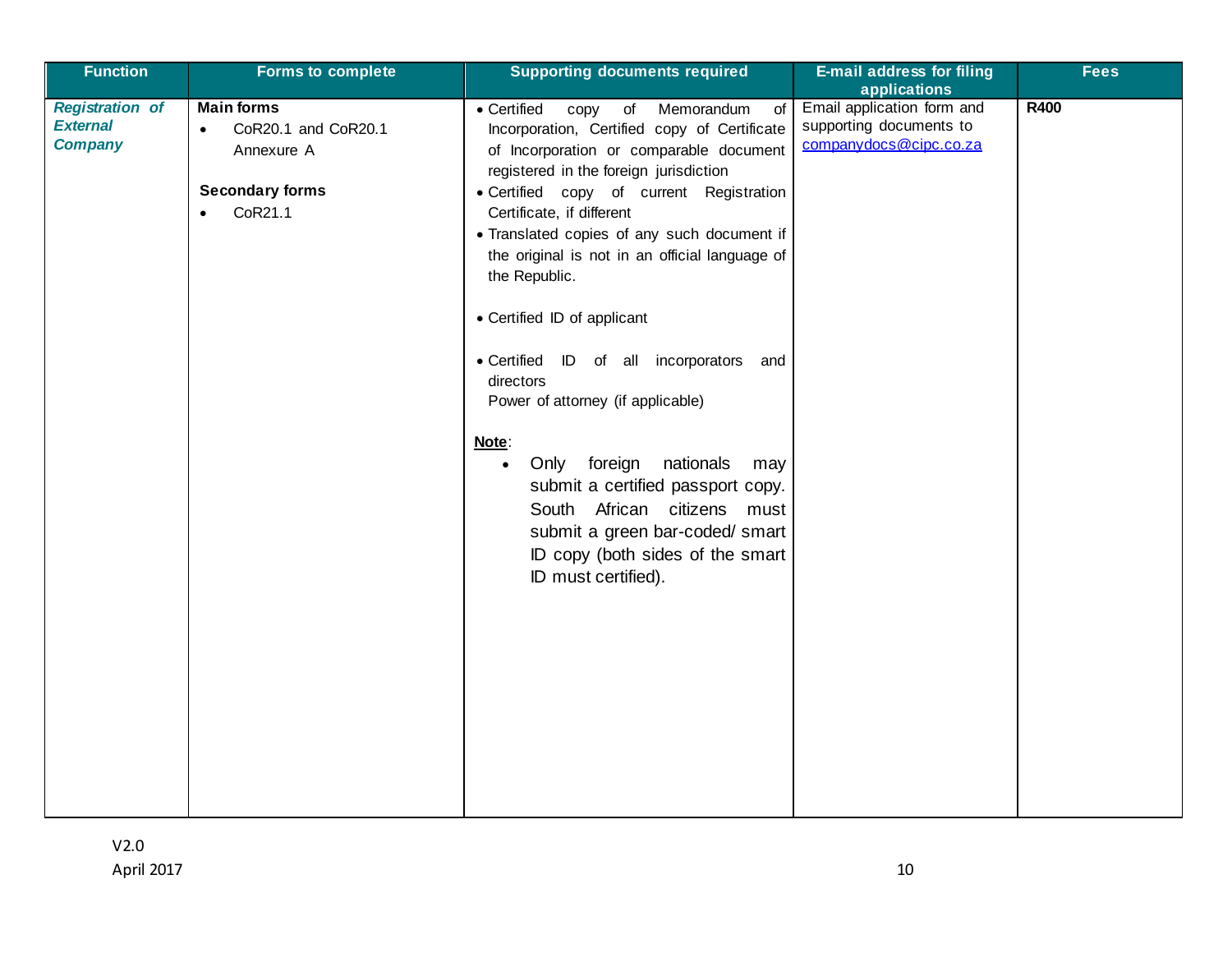| <b>Function</b>                                                                  | <b>Forms to complete</b> | <b>Supporting documents required</b>                                                                                                                                                                                                                                                                                                                                                                                                                                                                                                                                                                                                                                                                                                                                                                                                                                                                                                                              | <b>E-mail address for filing</b><br>applications                                | <b>Fees</b> |
|----------------------------------------------------------------------------------|--------------------------|-------------------------------------------------------------------------------------------------------------------------------------------------------------------------------------------------------------------------------------------------------------------------------------------------------------------------------------------------------------------------------------------------------------------------------------------------------------------------------------------------------------------------------------------------------------------------------------------------------------------------------------------------------------------------------------------------------------------------------------------------------------------------------------------------------------------------------------------------------------------------------------------------------------------------------------------------------------------|---------------------------------------------------------------------------------|-------------|
| <b>Transfer of</b><br><b>Foreign</b><br><b>Company to the</b><br><b>Republic</b> | CoR 17.1<br>$\bullet$    | A letter of law of the jurisdiction in which<br>$\bullet$<br>the company is registered permits such<br>transfer<br>Memorandum Of Incorporation;<br>$\bullet$<br>Complete and signed (CoR 15.1 A or B<br>or unique MOI)<br>Copy of the certificate of its current<br>$\bullet$<br>registration issued by the jurisdiction in<br>which it is registered at the time of the<br>application,<br>Copy of recent annual financial<br>$\bullet$<br>statements,<br>Copy of the shareholder resolution<br>$\bullet$<br>approving the transfer of the registration<br>to the Republic; and<br>Affidavit<br>$\bullet$<br>• Certified ID of applicant<br>• Certified ID of all incorporators<br>and<br>directors<br>• Power of attorney (if applicable)<br>Note:<br>Only foreign nationals may submit a<br>$\bullet$<br>certified passport copy.<br>South<br>African citizens must submit a green<br>bar-coded/ smart ID copy (both sides<br>of the smart ID must certified). | Email application form and<br>supporting documents to<br>companydocs@cipc.co.za | <b>R400</b> |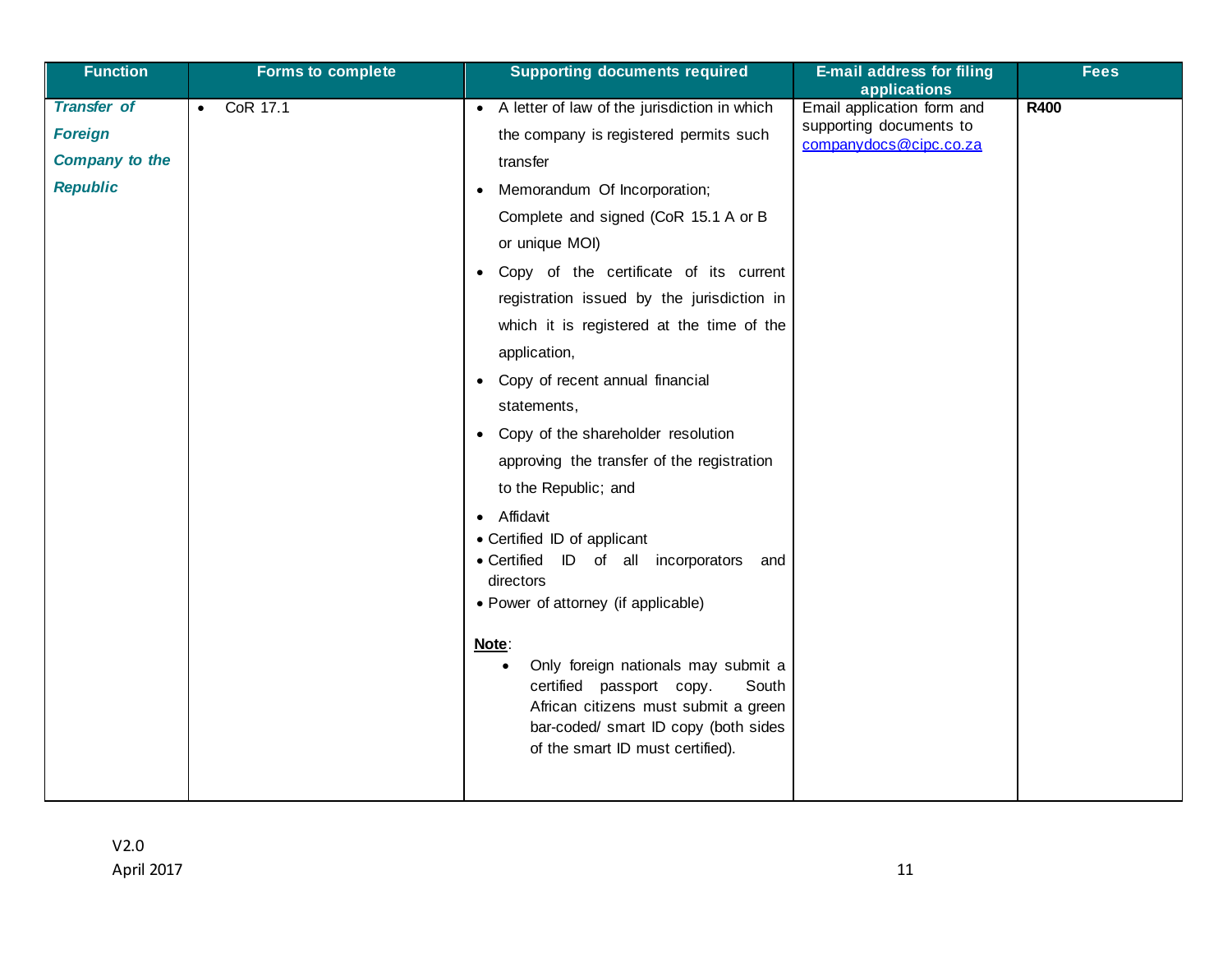| <b>Function</b>                                              | <b>Forms to complete</b>                                                                                                                                                                                                                                                                                                                                                                                                                     | <b>Supporting documents required</b>                                                                                                                                                                                                                                                                                                                                                                                    | <b>E-mail address for filing</b>       | <b>Fees</b>                                                                                      |
|--------------------------------------------------------------|----------------------------------------------------------------------------------------------------------------------------------------------------------------------------------------------------------------------------------------------------------------------------------------------------------------------------------------------------------------------------------------------------------------------------------------------|-------------------------------------------------------------------------------------------------------------------------------------------------------------------------------------------------------------------------------------------------------------------------------------------------------------------------------------------------------------------------------------------------------------------------|----------------------------------------|--------------------------------------------------------------------------------------------------|
| <b>Conversion of</b><br>Close<br>Corporation to a<br>Company | <b>Main Form:</b><br>CoR18.1 (tracking number)<br><b>Secondary forms:</b><br>(CM1,2,2A,2B,2C,2D,CK2.CK2A)<br>CoR39 for initial directors<br>$\bullet$<br>CoR21.1 change in registered<br>$\bullet$<br>address<br>CoR25 Change in financial year<br>$\bullet$<br>CoR44 Auditors appointment<br>$\bullet$<br>CoR44 Company secretary<br>٠<br>CoR44 Audit Committee member<br>$\bullet$<br>CoR9.4 Reserve name ( if<br>$\bullet$<br>applicable) | . The Original written resolution or<br>statement of consent<br>• Certified ID of applicant<br>· Certified ID of all incorporators and<br>directors<br>Power of attorney (if applicable)<br>Note:<br>Only<br>foreign<br>nationals<br>may<br>$\bullet$<br>submit a certified passport copy.<br>South African citizens must<br>submit a green bar-coded/ smart<br>ID copy (both sides of the smart<br>ID must certified). | applications<br>companydocs@cipc.co.za | The fee<br>is equivalent to the<br>fee for filing a Notice<br>of<br>Incorporation. See<br>above. |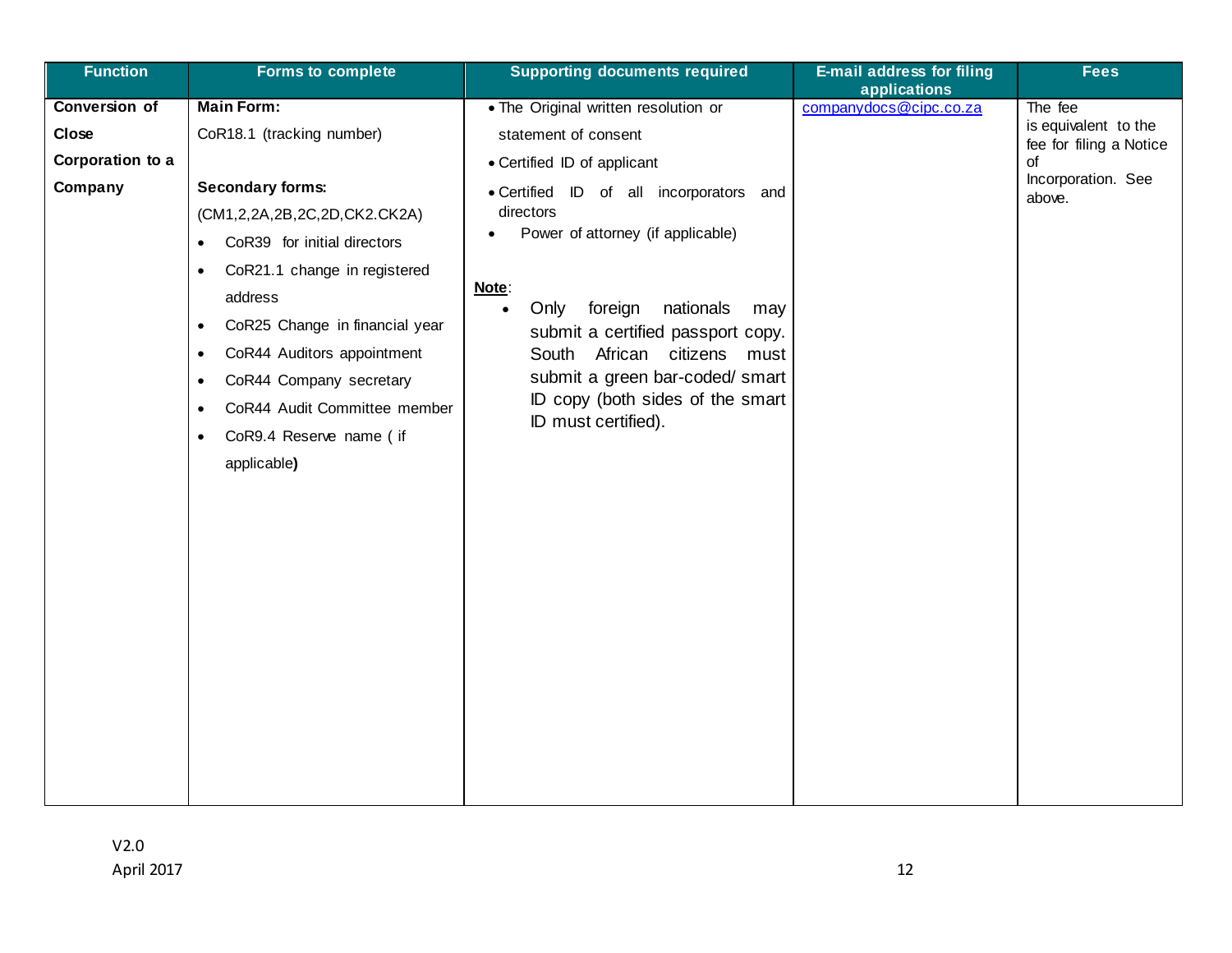| <b>Function</b>                                      | <b>Forms to complete</b>                                                                                                                                                                                                                                                                                                                                                                                                                                                                                                                                                                                                                                                                                                                                                                                                                                                                                                                                                                                                                                                                                                                                     | <b>Supporting documents required</b>                                                                                                                                                                                                                                                                                                                                                                                                                                                                                                                                                                                                                                                                                                                                                                                                                                                                                                                                                                                                              | <b>E-mail address for filing</b><br>applications | <b>Fees</b>                                                                           |
|------------------------------------------------------|--------------------------------------------------------------------------------------------------------------------------------------------------------------------------------------------------------------------------------------------------------------------------------------------------------------------------------------------------------------------------------------------------------------------------------------------------------------------------------------------------------------------------------------------------------------------------------------------------------------------------------------------------------------------------------------------------------------------------------------------------------------------------------------------------------------------------------------------------------------------------------------------------------------------------------------------------------------------------------------------------------------------------------------------------------------------------------------------------------------------------------------------------------------|---------------------------------------------------------------------------------------------------------------------------------------------------------------------------------------------------------------------------------------------------------------------------------------------------------------------------------------------------------------------------------------------------------------------------------------------------------------------------------------------------------------------------------------------------------------------------------------------------------------------------------------------------------------------------------------------------------------------------------------------------------------------------------------------------------------------------------------------------------------------------------------------------------------------------------------------------------------------------------------------------------------------------------------------------|--------------------------------------------------|---------------------------------------------------------------------------------------|
| <b>Notice of</b><br><b>Amalgamation</b><br>or Merger | CoR89<br>$\bullet$<br>The following should be noted:<br>1. Notice<br>of Amalgamation<br>or<br>application must<br>be<br>Merger<br>submitted to CoR89@cipc.co.za<br>2. Once the application is submitted<br>application<br>cannot<br>be<br>the<br>withdrawn or placed on hold.<br>3. This mailbox is reserved for the<br>οf<br>processing<br>of<br>notice<br>amalgamation or mergers only.<br>4. Once the company has been<br>deregistered via an amalgamation<br>or merger, it cannot be re-instated<br>via a CoR40.5. A court order re-<br>instating the company must be<br>obtained and submitted to<br><u>re-</u><br>instatements@cipc.co.za.<br>5. It is advisable that the content of<br>the Amalgamation or merger be<br>implemented before submitting<br>the CoR89 to the CIPC. In the<br>instance of property, proof that<br>CIPC has processed the CoR89<br>sufficient evidence for the<br>İS.<br>relevant property register the<br>transfer of such property.<br>6. Kindly refer to Circular 28 of 2013<br>of the Registrar of Deeds for the<br>requirements of the Registrar of<br>Deeds to affect the amalgamation<br>or merger on its registry. | Certified ID of applicant and directors<br>$\bullet$<br>Letter authoring deregistration of<br>company<br>Signed Agreements for the Merging<br>companies (confirming that all Assets,<br>securities have been transferred to the<br>remaining company)<br>Special Resolution containing minutes of<br>$\bullet$<br>the meeting held when changes take<br>place<br>Statement declaring that the company is<br>solvent<br>Depending on the content of the merger and<br>amalgamation:<br>If changing the MOI:<br>$\circ$ CoR15.2<br>If registering a new company:<br>$\bullet$<br>CoR15.1A, 15.1B or Own MOI,<br>$\circ$<br>CoR14.1<br>$\circ$<br>CoR14.1 Annexure A<br>$\circ$<br>CoR9.4 (if registering a name)<br>$\circ$<br>Certified ID of all incorporators and<br>directors<br>Power of attorney (if applicable)<br><u>Note:</u><br>Only foreign nationals may submit a<br>$\bullet$<br>certified passport copy.<br>South<br>African citizens must submit a green<br>bar-coded/ smart ID copy (both sides<br>of the smart ID must certified). | CoR89@cipc.co.za                                 | R250 plus prescribed<br>fee for each MOI<br>amendment and new<br>company registration |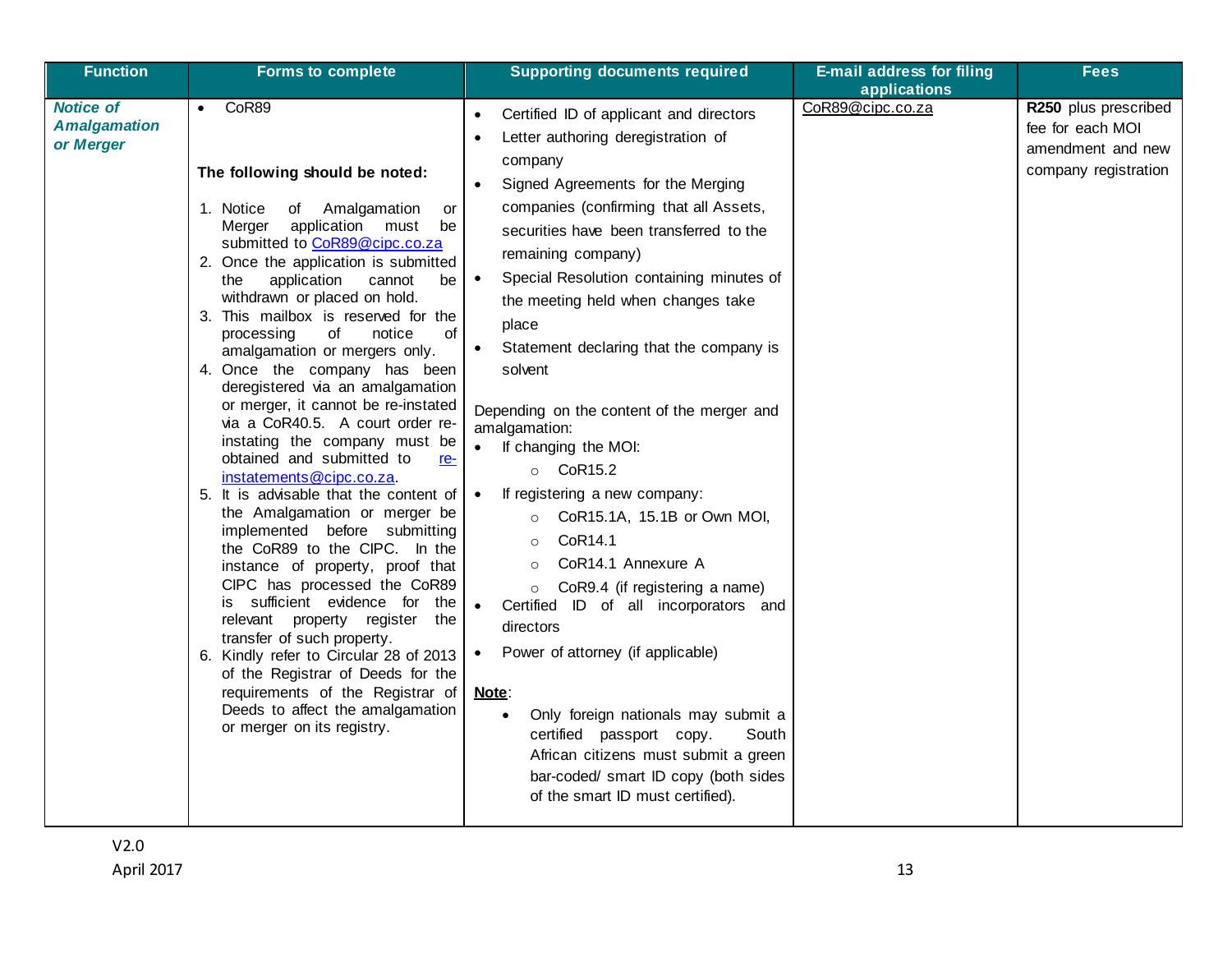|                                                                                                  |                          | <b>COMPANY CHANGES (CoR39 etc.)</b>                                                                                                                                                                                                                                                |                                                  |                  |
|--------------------------------------------------------------------------------------------------|--------------------------|------------------------------------------------------------------------------------------------------------------------------------------------------------------------------------------------------------------------------------------------------------------------------------|--------------------------------------------------|------------------|
| <b>Function</b>                                                                                  | <b>Forms to complete</b> | <b>Supporting documents required</b>                                                                                                                                                                                                                                               | <b>E-mail address for filing</b><br>applications | <b>Fees</b>      |
| <b>Notice of</b><br><b>Change in</b><br><b>Registered</b><br><b>Office</b>                       |                          | N/A<br>Process fully automated.<br>Access via E-services or Third party Channel                                                                                                                                                                                                    |                                                  | <b>R0.00</b>     |
| <b>Notice of</b><br><b>Location of</b><br><b>Company</b><br><b>Records</b>                       | CoR <sub>22</sub>        | Certified copy of ID of applicant<br>$\bullet$                                                                                                                                                                                                                                     | companychanges@cipc.co.za                        | <b>R0.00</b>     |
| <b>Notice of Person</b><br><b>Authorised to</b><br><b>Accept Service</b>                         | CoR21.2<br>$\bullet$     | Certified copy of ID of applicant<br>$\bullet$                                                                                                                                                                                                                                     | Cor21.2@cipc.co.za                               | <b>R0.00</b>     |
| <b>Notice of</b><br><b>Change in</b><br><b>Financial Year</b>                                    |                          | N/A<br>Process fully automated.                                                                                                                                                                                                                                                    |                                                  | R <sub>100</sub> |
| End                                                                                              |                          | Access via E-services or Third party Channel                                                                                                                                                                                                                                       |                                                  |                  |
| <b>Notice of</b><br><b>Change to</b><br><b>Company</b><br><b>Secretary and</b><br><b>Auditor</b> | CoR44                    | Certified copy of ID of applicant<br>$\bullet$<br>Certified copies of ID audit committee<br>$\bullet$<br>members and committee members $-$ if<br>applicable<br>Letter of newly appointed Auditor / Co<br>$\bullet$<br>Secretary reflecting their Register and<br>Postal Addresses. | Cor44@cipc.co.za                                 | <b>R0.00</b>     |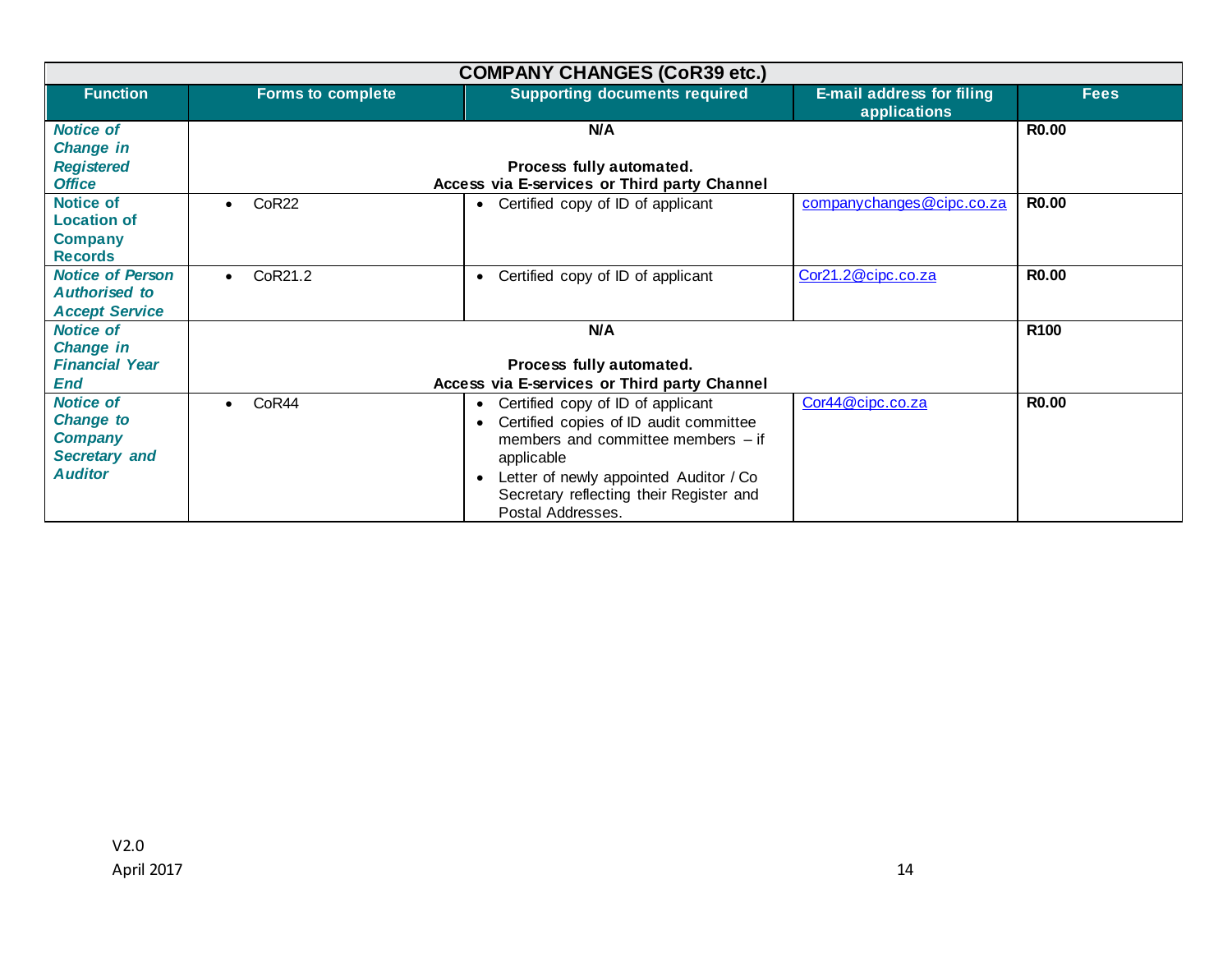| <b>Function</b>                         | <b>Forms to complete</b> | <b>Supporting documents required</b>                                                                                                                                                                                                                                                                                                                                                                                                                                                                                                                                                                                                                                                                                                                                                                                                                                                                                                                        | <b>E-mail address for filing</b>                                                                                                                                                                                                                                                                                                                                                                                                                                                                                                                                                      | <b>Fees</b>  |
|-----------------------------------------|--------------------------|-------------------------------------------------------------------------------------------------------------------------------------------------------------------------------------------------------------------------------------------------------------------------------------------------------------------------------------------------------------------------------------------------------------------------------------------------------------------------------------------------------------------------------------------------------------------------------------------------------------------------------------------------------------------------------------------------------------------------------------------------------------------------------------------------------------------------------------------------------------------------------------------------------------------------------------------------------------|---------------------------------------------------------------------------------------------------------------------------------------------------------------------------------------------------------------------------------------------------------------------------------------------------------------------------------------------------------------------------------------------------------------------------------------------------------------------------------------------------------------------------------------------------------------------------------------|--------------|
|                                         |                          |                                                                                                                                                                                                                                                                                                                                                                                                                                                                                                                                                                                                                                                                                                                                                                                                                                                                                                                                                             | applications                                                                                                                                                                                                                                                                                                                                                                                                                                                                                                                                                                          |              |
| <b>Notice of Change</b><br>of Directors | CoR39                    | Certified copy of ID of applicant<br>Certified copies of ID of resigning,<br>appointed and active directors<br>If electronic filing, a copy of CoR39<br>to must be filed with the other<br>supporting documents for the<br>electronic transaction to be<br>unlocked.<br>Depending on the nature of change:<br>Proof<br>of<br>disqualification<br><b>or</b><br>$\bullet$<br>delinquency<br>(Court<br>order<br>sequestration)<br>Proof of death (Appointment as<br>Executor Letter / death certificate)<br>Proof of incapacitation (Court order<br>appointing<br>curator<br>a<br>sequestration)<br>Proof of resignation (Letter of<br>resignation)<br>Proof of appointment (Letter of<br>of<br>appointment<br>acceptance<br>minutes appointing director)<br>Mandate for applicant to lodge<br>notice on behalf of the company<br>Resolution or minutes of the<br>meeting in terms of which director<br>has<br>resigned/appointed/removed/not re-<br>appointed | <b>ELECTRONICALLY (VIA</b><br><b>WEBSITE)</b> - Email supporting<br>documents to<br>eservicescoreg@cipc.co.za OR use<br>Upload functionality via CIPC<br>website.<br><b>MANUAL</b> – Where COR39 Form is<br>completed by hand/typed.<br>Email to manualcor39@cipc.co.za<br>Note: customers are advised and<br>encouraged to file Cor39 director<br>changes electronically, as the<br>turnaround time for electronic<br>applications is 5 days from the date<br>of receipt of the supporting<br>documents, and that of manual<br>applications is 30 days from<br>tracking the document | <b>R0.00</b> |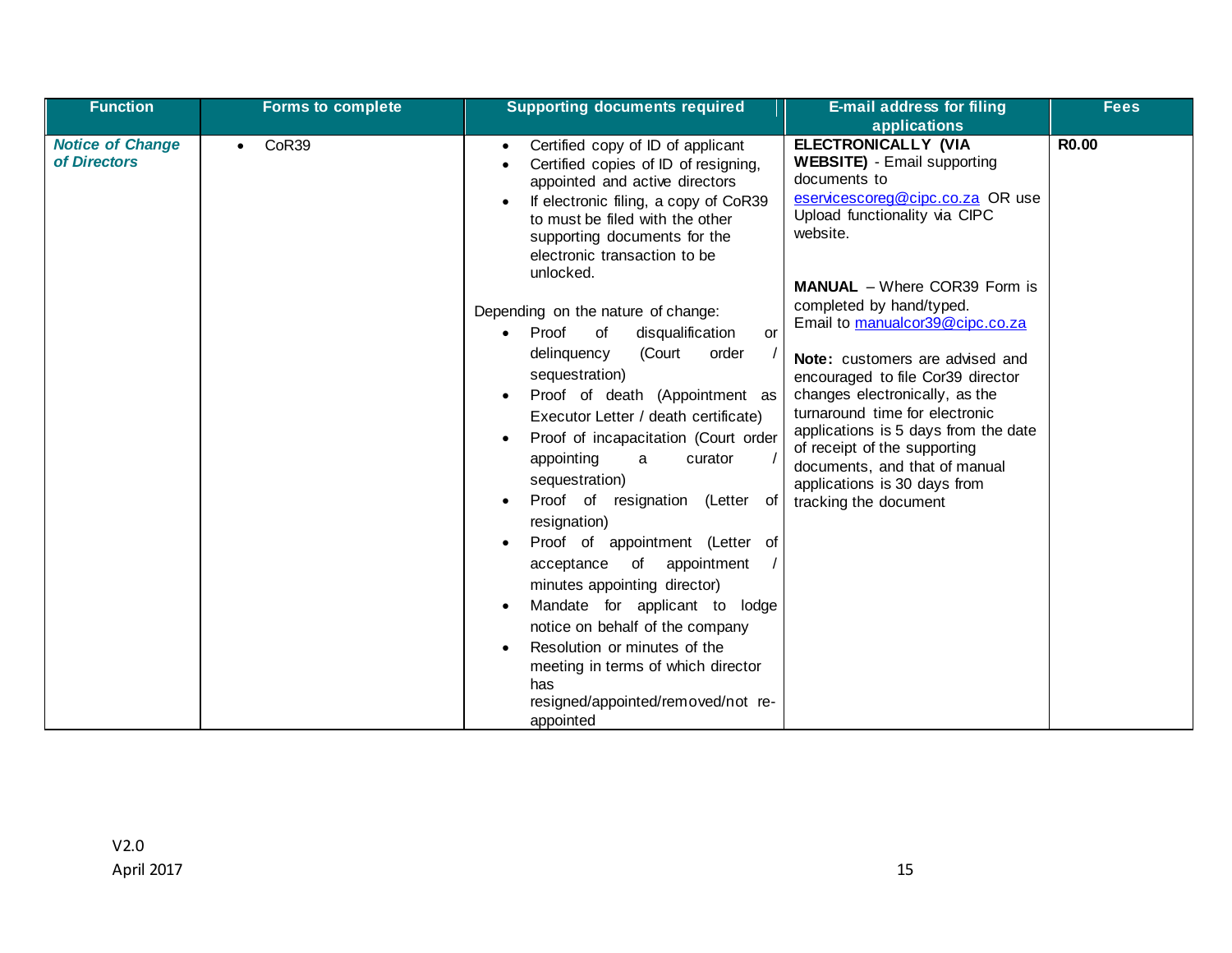|                                                                                                  | <b>SPECIAL RESOLUTIONS AND COMPANY AMENDMENTS</b>                                                                                                                                 |                                                                                                                                                                                                                                                                                                                                                                     |                                                  |                                                                                                                                               |
|--------------------------------------------------------------------------------------------------|-----------------------------------------------------------------------------------------------------------------------------------------------------------------------------------|---------------------------------------------------------------------------------------------------------------------------------------------------------------------------------------------------------------------------------------------------------------------------------------------------------------------------------------------------------------------|--------------------------------------------------|-----------------------------------------------------------------------------------------------------------------------------------------------|
| <b>Function</b>                                                                                  | <b>Forms to complete</b>                                                                                                                                                          | <b>Supporting documents required</b>                                                                                                                                                                                                                                                                                                                                | <b>E-mail address for filing</b><br>applications | <b>Fees</b>                                                                                                                                   |
| <b>Notice of</b><br><b>Amendment of</b><br><b>Memorandum of</b><br><b>Incorporation</b><br>(MOI) | <b>Main forms</b><br>$\bullet$ CoR15.2<br><b>Secondary forms</b><br>CoR15.1 B, C, D, E<br>$\bullet$<br>or own MOI (if<br>aligning MOI)<br>CoR15.2 Annexure<br>A - if ring fencing | Certified copy of the written resolution or<br>$\bullet$<br>minutes of the meeting at which the<br>decision to amend was taken<br>Certified copy of ID of signatory (active<br>$\bullet$<br>director/company<br>secretary<br><b>or</b><br>representative)<br>Power of attorney $-$ if representative<br>$\bullet$<br>Certified copy of ID of applicant<br>$\bullet$ | moiamendments@cipc.co.za                         | <b>R250</b>                                                                                                                                   |
| <b>Company Name</b><br><b>Change</b>                                                             |                                                                                                                                                                                   | N/A<br>Process fully automated.<br>Access via E-services or Third party Channel                                                                                                                                                                                                                                                                                     |                                                  | R250, except if first<br>company name<br>change AND<br>registered name is<br>the registration<br>number<br><b>Name reservation</b><br>R75/R50 |
| <b>Notice of alteration</b><br>of MOI and<br>company rules                                       | CoR15.3<br>$\bullet$                                                                                                                                                              | Copy of proof of publication<br>$\bullet$<br>Originally certified ID copy of signatory<br>$\bullet$<br>(active director/company<br>secretary/representative)<br>Power of attorney $-$ if representative<br>$\bullet$<br>Originally certified ID copy of applicant<br>$\bullet$<br>Copy of MOI or extract of MOI indicating<br>$\bullet$<br>corrections              | moiamendments@cipc.co.za                         | <b>R250</b>                                                                                                                                   |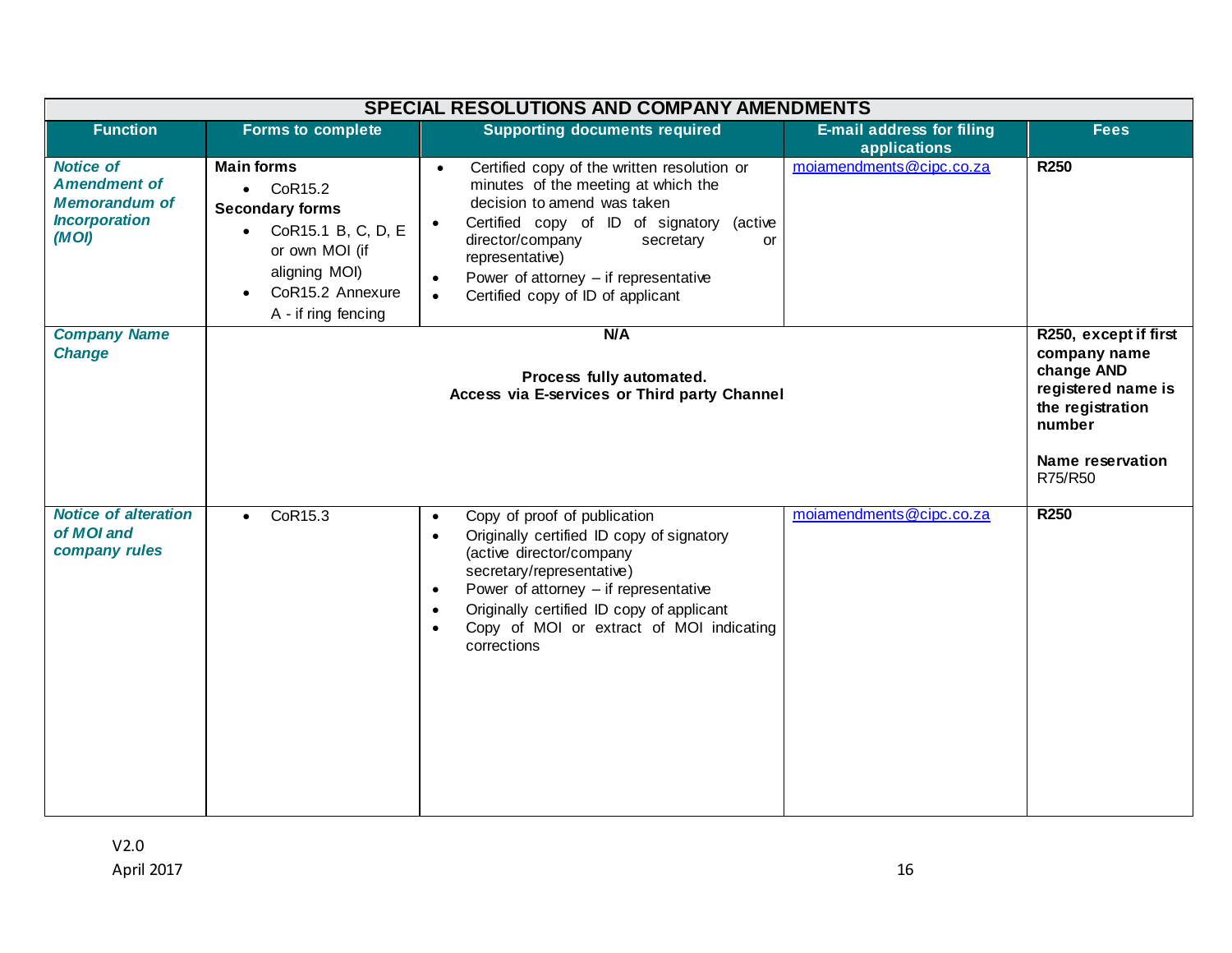| <b>Function</b>                                                     | <b>Forms to complete</b> | <b>Supporting documents required</b>                                                                                                                                                                                                                                                                                                                                                                                                                                                                                                                              | <b>E-mail address for filing</b><br>applications | <b>Fees</b>      |
|---------------------------------------------------------------------|--------------------------|-------------------------------------------------------------------------------------------------------------------------------------------------------------------------------------------------------------------------------------------------------------------------------------------------------------------------------------------------------------------------------------------------------------------------------------------------------------------------------------------------------------------------------------------------------------------|--------------------------------------------------|------------------|
| <b>Notice of</b><br><b>Translation of MOI</b>                       | CoR15.4<br>$\bullet$     | of<br>of<br>Memorandum<br>Copy<br>translated<br>$\bullet$<br>incorporation<br><b>Translation Certificate</b><br>$\bullet$<br>Originally certified ID copy of signatory<br>$\bullet$<br>(active director/company<br>secretary/representative)<br>Power of attorney $-$ if representative<br>$\bullet$<br>Originally certified ID copy of applicant<br>$\bullet$                                                                                                                                                                                                    | moiamendments@cipc.co.za                         | <b>R250</b>      |
| <b>Notice of</b><br><b>Consolidation of</b><br><b>MOI</b> (CoR15.5) | CoR15.5<br>$\bullet$     | Consolidated Memorandum of Incorporation<br>$\bullet$<br>Sworn statement by director/attorney or<br>$\bullet$<br>notary republic<br>Originally certified ID copy of signatory<br>$\bullet$<br>(active director/company<br>secretary/representative)<br>Power of attorney $-$ if representative<br>$\bullet$<br>Originally certified ID copy of applicant<br>$\bullet$                                                                                                                                                                                             | moiamendments@cipc.co.za                         | R <sub>250</sub> |
| <b>Voluntary Winding</b><br>Up for solvent<br>companies and<br>cc's | CoR40.1<br>$\bullet$     | (Section 82 of Companies Act, 2008)<br>Security - JM12 or consent to dispense with<br>$\bullet$<br>security - if winding up is by company /<br>members<br>Certified copy of the written special resolution<br>$\bullet$<br>or minutes (accompanied by the<br>agenda/notice) of the meeting at which the<br>decision to wind-up was taken<br>Certified ID copy of signatory (active<br>$\bullet$<br>director/company secretary/representative)<br>Certified ID copy of owner of customer code<br>$\bullet$<br>Power of attorney $-$ if representative<br>$\bullet$ | liquidations@cipc.co.za                          | <b>R250</b>      |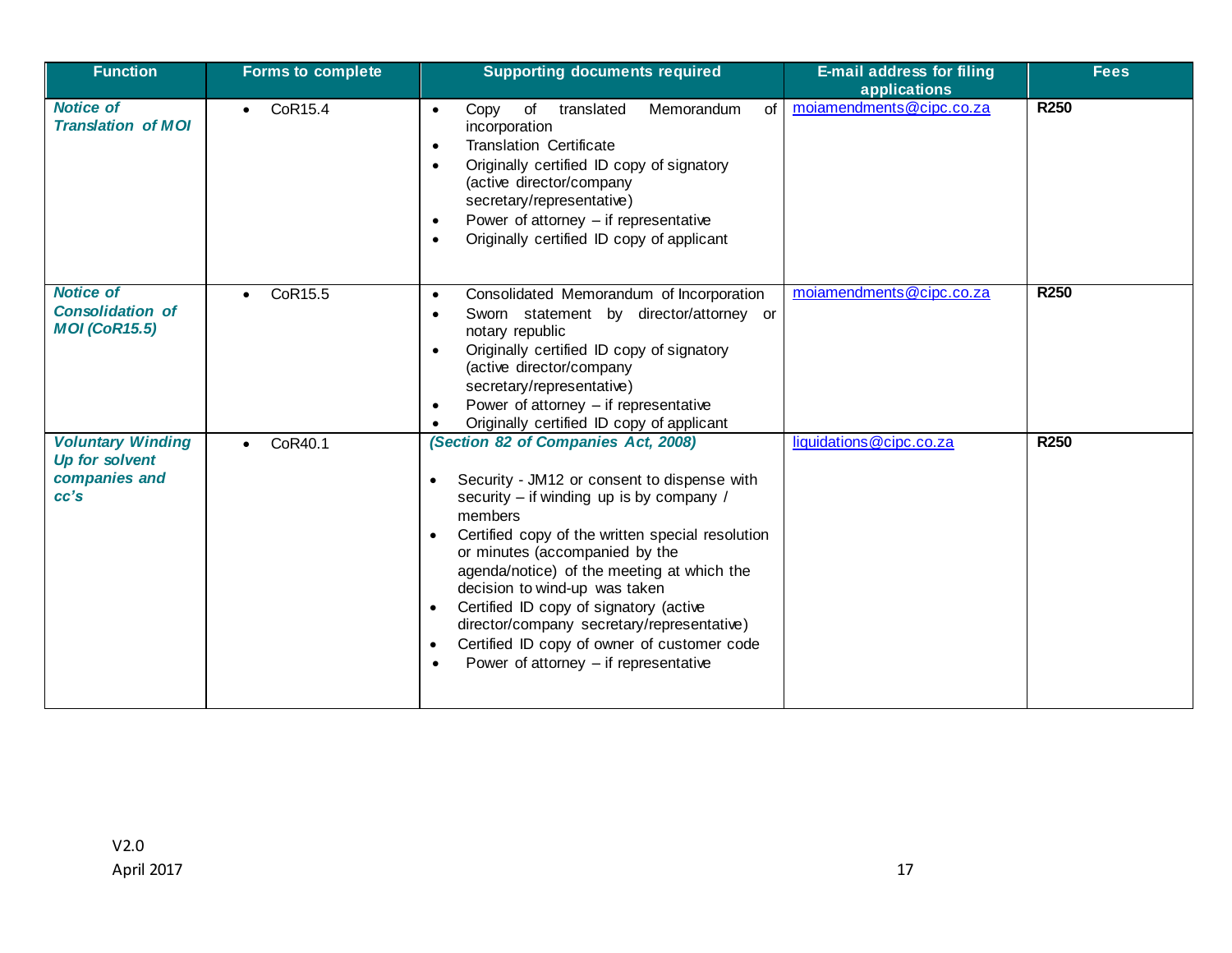| <b>Voluntary Winding</b><br>up for insolvent<br>companies and<br>cc's<br>(Chapter 14 of the<br><b>Companies Act,</b><br>1973) | CM26<br>$\bullet$ | (Chapter 14 of the Companies Act, 1973)<br>CM25a or CM25 plus notice of the meeting<br>٠<br>Certified copy of the written special resolution<br>(accompanied<br>minutes<br>by<br>the<br>or<br>agenda/notice) of the meeting at which the<br>decision to wind-up was taken<br>Security - JM12 or consent to dispense with<br>$\bullet$<br>security $-$ if winding up is by company<br>CM100 - Statement of Company Affairs duly<br>$\bullet$<br>deposed<br>Certified ID copy of signatory on the CM 26<br>$\bullet$<br>(active director/company<br>secretary/representative)<br>Certified ID copy of owner of customer code<br>$\bullet$<br>Power of attorney $-$ if representative<br>$\bullet$ | liquidations@cipc.co.za  | <b>R80 Plus R150</b><br>penalty if not lodged<br>within a month after<br>the meeting |
|-------------------------------------------------------------------------------------------------------------------------------|-------------------|-------------------------------------------------------------------------------------------------------------------------------------------------------------------------------------------------------------------------------------------------------------------------------------------------------------------------------------------------------------------------------------------------------------------------------------------------------------------------------------------------------------------------------------------------------------------------------------------------------------------------------------------------------------------------------------------------|--------------------------|--------------------------------------------------------------------------------------|
| <b>Conversion of Par</b><br><b>Value Shares to No</b><br><b>Par Value Shares</b>                                              | COR15.2<br>CoR31  | Original or certified copy of the written board<br>$\bullet$<br>resolution or minutes of the meeting at which<br>the decision to convert was taken<br>Originally certified ID copy of signatory<br>$\bullet$<br>Power of attorney $-$ if representative<br>$\bullet$<br>Originally certified ID copy of applicant<br>$\bullet$<br>Board report in terms of Reg 31(7)                                                                                                                                                                                                                                                                                                                            | moiamendments@cipc.co.za | R <sub>250</sub>                                                                     |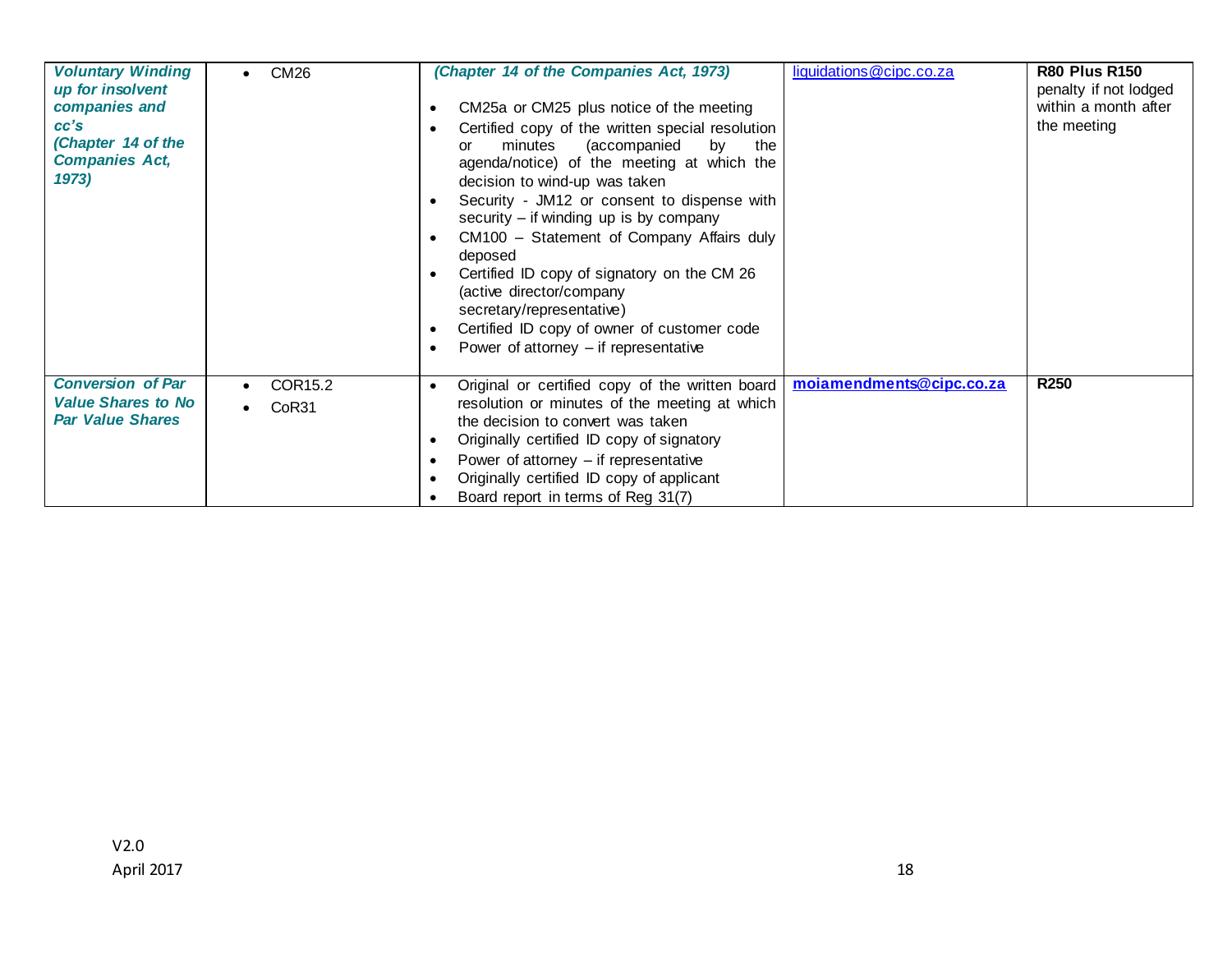|                                                                                                             |                          | <b>BUSINESS RESCUE</b>                                                                                                                                                                                                                                                                                                                                                                                                                                                                                                                    |                                        |              |
|-------------------------------------------------------------------------------------------------------------|--------------------------|-------------------------------------------------------------------------------------------------------------------------------------------------------------------------------------------------------------------------------------------------------------------------------------------------------------------------------------------------------------------------------------------------------------------------------------------------------------------------------------------------------------------------------------------|----------------------------------------|--------------|
| <b>Function</b>                                                                                             | <b>Forms to complete</b> | <b>Supporting documents required</b>                                                                                                                                                                                                                                                                                                                                                                                                                                                                                                      | E-mail address for filing applications | <b>Fees</b>  |
| <b>Notice of beginning</b><br>of Business Rescue<br>proceedings                                             | CoR 123.1                | (duly completed<br>CoR123.1<br>including<br>$\bullet$<br>customer code and signature)<br>Certified ID copy of the owner of the<br>$\bullet$<br>customer code<br>statement<br>with<br>Sworn<br>reasons<br>for<br>$\bullet$<br>resolution set out in detail<br>PI Score break down and total<br>$\bullet$<br>Indication of primary business activities<br>Resolution by company / close corporation<br>to start business rescue<br>Practitioner Nomination letter by company<br>/close corporation<br>• Acceptance letter from Practitioner | businessrescue@cipc.co.za              | <b>R0.00</b> |
| <b>Notice of</b><br><b>Termination of</b><br><b>Business Rescue</b><br>proceedings                          | CoR125.2<br>$\bullet$    | $\bullet$ CoR125.2<br>completed<br>including<br>(duly<br>code<br>and<br>customer<br>signature<br>of<br>practitioner)<br>• Certified ID copy of the owner of the<br>customer code                                                                                                                                                                                                                                                                                                                                                          | businessrescue@cipc.co.za              | <b>R0.00</b> |
| <b>Notice of</b><br><b>Substantial</b><br><b>Implementation of</b><br><b>Business Rescue</b><br><b>Plan</b> | CoR125.3<br>$\bullet$    | CoR125.3<br>completed<br>including<br>(duly<br>$\bullet$<br>code<br>and<br>signature<br>of<br>customer<br>practitioner)<br>Certified ID copy of the owner of the<br>$\bullet$<br>customer code                                                                                                                                                                                                                                                                                                                                            | businessrescue@cipc.co.za              | <b>R0.00</b> |
| <b>Notice of</b><br>appointment of<br><b>Business Rescue</b><br><b>Practitioner</b>                         | CoR123.2<br>$\bullet$    | • CoR123.2 (duly completed including<br>customer code and signature of the active<br>Director / Board member)<br>Signed acceptance letter from the<br>practitioner accepting the appointment                                                                                                                                                                                                                                                                                                                                              | businessrescue@cipc.co.za              | <b>R0.00</b> |
| <b>Application for</b><br>license as a<br><b>Business Rescue</b><br><b>Practitioner</b>                     | CoR126.1<br>$\bullet$    | See Notice 48 of 2016 (Guideline for the<br>application for conditional licensing as a<br>business rescue practitioner)                                                                                                                                                                                                                                                                                                                                                                                                                   | businessrescue@cipc.co.za              | <b>R500</b>  |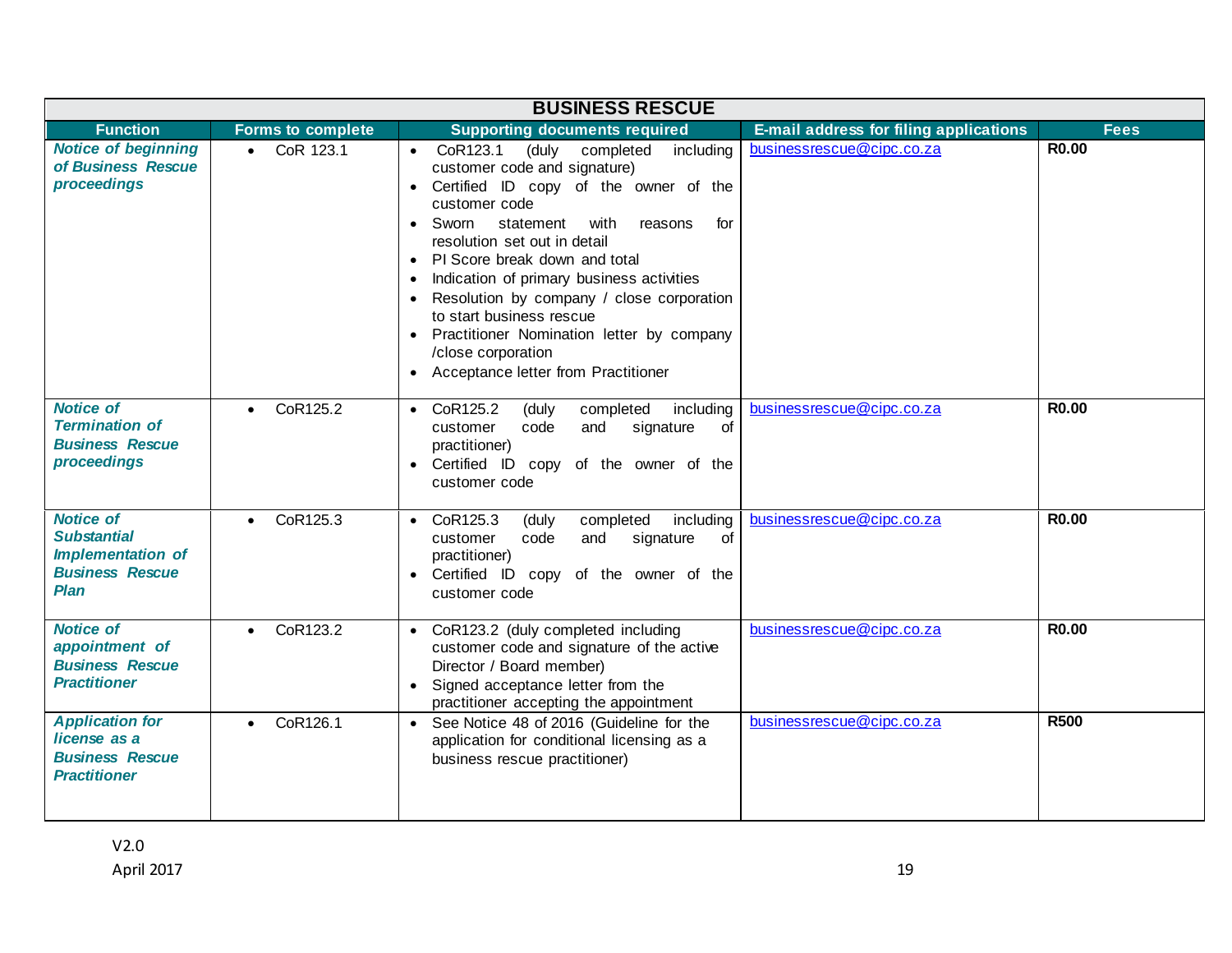| <b>CONVERSIONS</b>                                                |                                                                                                                                                                                |                                                                                                                                                                                                                                                                                                                                                                                                                                                                                                                                                                                                                                                                                                                                                                                                                                                                                                                                                                                                                          |                                        |                                                                                                                                                                                                                                           |
|-------------------------------------------------------------------|--------------------------------------------------------------------------------------------------------------------------------------------------------------------------------|--------------------------------------------------------------------------------------------------------------------------------------------------------------------------------------------------------------------------------------------------------------------------------------------------------------------------------------------------------------------------------------------------------------------------------------------------------------------------------------------------------------------------------------------------------------------------------------------------------------------------------------------------------------------------------------------------------------------------------------------------------------------------------------------------------------------------------------------------------------------------------------------------------------------------------------------------------------------------------------------------------------------------|----------------------------------------|-------------------------------------------------------------------------------------------------------------------------------------------------------------------------------------------------------------------------------------------|
| <b>Function</b>                                                   | <b>Forms to complete</b>                                                                                                                                                       | <b>Supporting documents required</b>                                                                                                                                                                                                                                                                                                                                                                                                                                                                                                                                                                                                                                                                                                                                                                                                                                                                                                                                                                                     | E-mail address for filing applications | <b>Fees</b>                                                                                                                                                                                                                               |
| <b>Conversion from</b><br>close corporation<br>to private company | <b>Main forms</b><br>$\bullet$ CoR18.1<br><b>Secondary Form:</b><br>• $CoR15.1A, B$ or<br>own<br>Memorandum of<br>Incorporation<br>(MOI)                                       | Original or certified copy of the written<br>$\bullet$<br>resolution or minutes (accompanied by<br>the agenda/notice) of the meeting at<br>which the decision to convert was taken<br>CoR39 to appoint initial directors<br>$\bullet$<br>Certified copy of ID of directors<br>$\bullet$<br>Certified copy of ID of applicant<br>$\bullet$<br>Written statement in the form of a letter<br>$\bullet$<br>that the close corporation is not in<br>liquidation or engaged in business<br>rescue proceedings<br>$CoR21.1 - if a change in registered$<br>$\bullet$<br>office<br>CoR25 - if a change in financial year<br>$\bullet$<br>end<br>CoR44 - if a change in auditor or the<br>$\bullet$<br>appointment of an auditor<br>CoR44 - if a change in company<br>$\bullet$<br>secretary or the appointment of a<br>company secretary<br>CoR44 - if a change in audit committee<br>$\bullet$<br>members or the appointment of an audit<br>committee<br>CoR9.4 (reserved name) or CoR9.1 - if<br>$\bullet$<br>a change in name | companydocs@cipc.co.za                 | R175.00 or R475.00<br>depending on MOI<br>$CoR25 - if a$<br>change<br>in<br>financial<br>year<br>$end - R100$<br>$CoR9.4 - name$<br>reservation<br>R75.00<br>for<br>manual<br>reservation/R50<br>.00<br>electronic<br>name<br>reservation |
| <b>Conversion from</b><br>one type of                             | <b>Main forms</b><br>$\bullet$ CoR15.2                                                                                                                                         | Certified ID copy of directors<br>Certified ID copy of applicant<br>$\bullet$                                                                                                                                                                                                                                                                                                                                                                                                                                                                                                                                                                                                                                                                                                                                                                                                                                                                                                                                            | moiamendments@cipc.co.za               | R <sub>250</sub>                                                                                                                                                                                                                          |
| company to<br>another                                             | <b>Secondary forms</b><br>$\bullet$ CoR15.2<br>Annexure A if the<br>MOI of the<br>company is to<br>contain any ring<br>fencing provisions<br>CoR15.1, B, C, D,<br>E or own MOI | Original or certified copy of the written<br>$\bullet$<br>resolution or minutes of the meeting at<br>which the decision to convert was taken<br>Relevant MOI for newly<br>adopted<br>$\bullet$<br>company type                                                                                                                                                                                                                                                                                                                                                                                                                                                                                                                                                                                                                                                                                                                                                                                                           |                                        |                                                                                                                                                                                                                                           |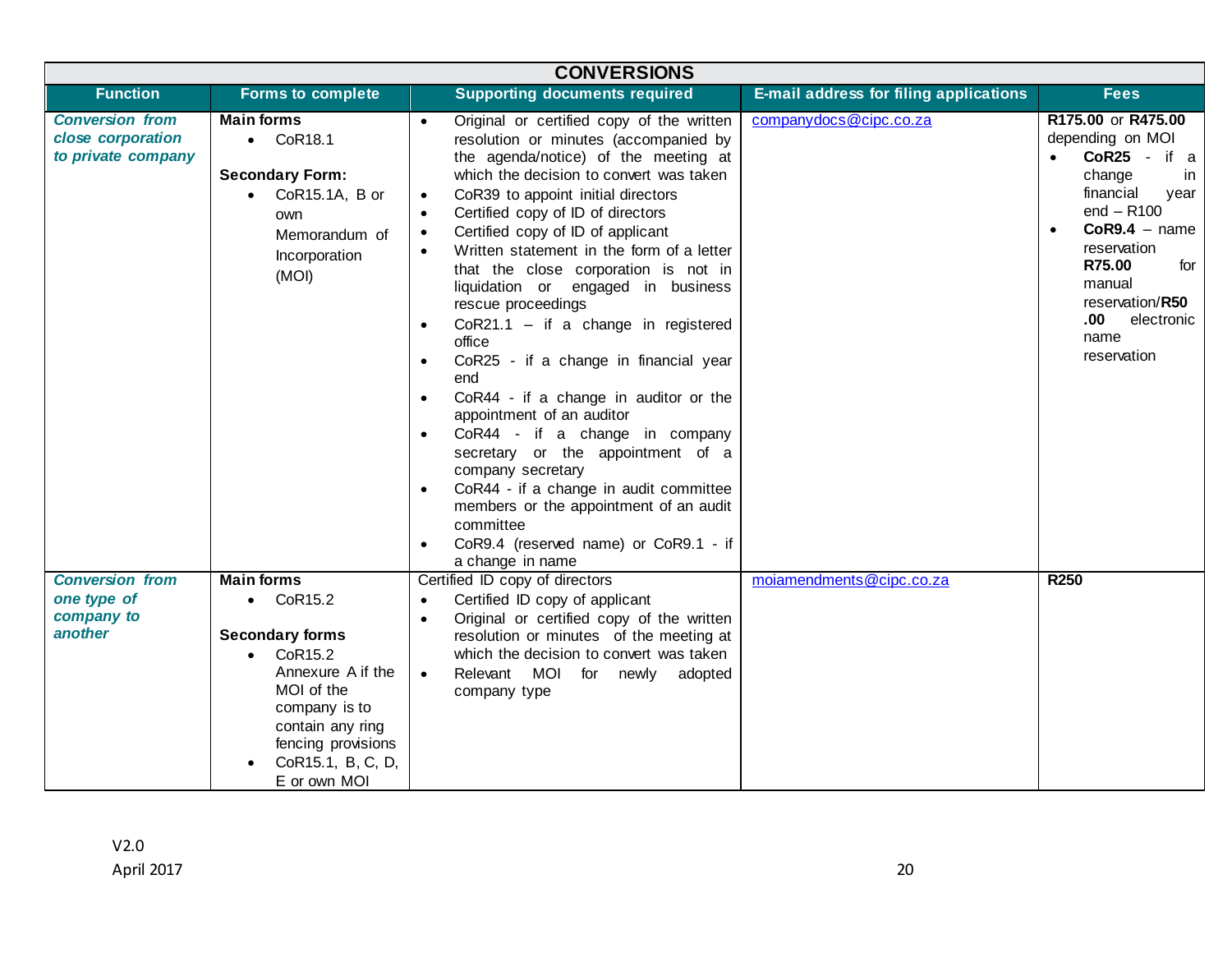| <b>Function</b>                                       | <b>Forms to complete</b>                                                                                                                                          | <b>Supporting documents required</b>                                                                                                                                                                                                                                                                                                                                                                                                                                                                                                                                                                                                                                                                                                                                                                                                                                                                                                                                                                                                                                                                                                                                                                                                    | <b>E-mail address for filing</b><br>applications | <b>Fees</b>                                                            |
|-------------------------------------------------------|-------------------------------------------------------------------------------------------------------------------------------------------------------------------|-----------------------------------------------------------------------------------------------------------------------------------------------------------------------------------------------------------------------------------------------------------------------------------------------------------------------------------------------------------------------------------------------------------------------------------------------------------------------------------------------------------------------------------------------------------------------------------------------------------------------------------------------------------------------------------------------------------------------------------------------------------------------------------------------------------------------------------------------------------------------------------------------------------------------------------------------------------------------------------------------------------------------------------------------------------------------------------------------------------------------------------------------------------------------------------------------------------------------------------------|--------------------------------------------------|------------------------------------------------------------------------|
| <b>Conversion from</b><br>company to co-<br>operative | <b>Main forms</b><br>$\bullet$ CR1<br><b>Secondary forms</b><br>CR4 or CR8<br>Constitute in<br>duplicate<br>CR5 or CoR9.4 if<br>change of name<br>with conversion | Certified ID copy of applicant<br>$\bullet$<br>Certified ID copy of member<br>$\bullet$<br>document(s)<br>Proof of<br>$\bullet$<br>(1 Written notice of at least 3 months<br>$\bullet$<br>that the proposal has been given to<br>each creditor who has a claim<br>exceeding R1000.00;<br>Any creditors who have demanded<br>$\bullet$<br>payment of any amount due to them<br>have been paid in full; and<br>(3) No creditor will be prejudiced by the<br>$\bullet$<br>conversion.<br>Copy of the resolution and explanation<br>$\bullet$<br>of the reasons for the conversion<br>Proof of the company registration<br>$\bullet$<br>Two certified copies of the company<br>$\bullet$<br>memorandum and articles of<br>association<br>A certified copy of the latest audited<br>$\bullet$<br>financial statements of the company<br>A schedule of the full names and<br>$\bullet$<br>addresses of the members, number of<br>shares and class of shares held by each<br>one in the company and the occupation<br>of the members<br>A schedule of full names and addresses<br>$\bullet$<br>of the directors of the company<br>A schedule of particulars and extent of<br>$\bullet$<br>the interest of the company in any other<br>company. | cooperativesonline@cipc.co.za                    | R215<br>reservation -<br>Name<br>R75 manually OR R50<br>electronically |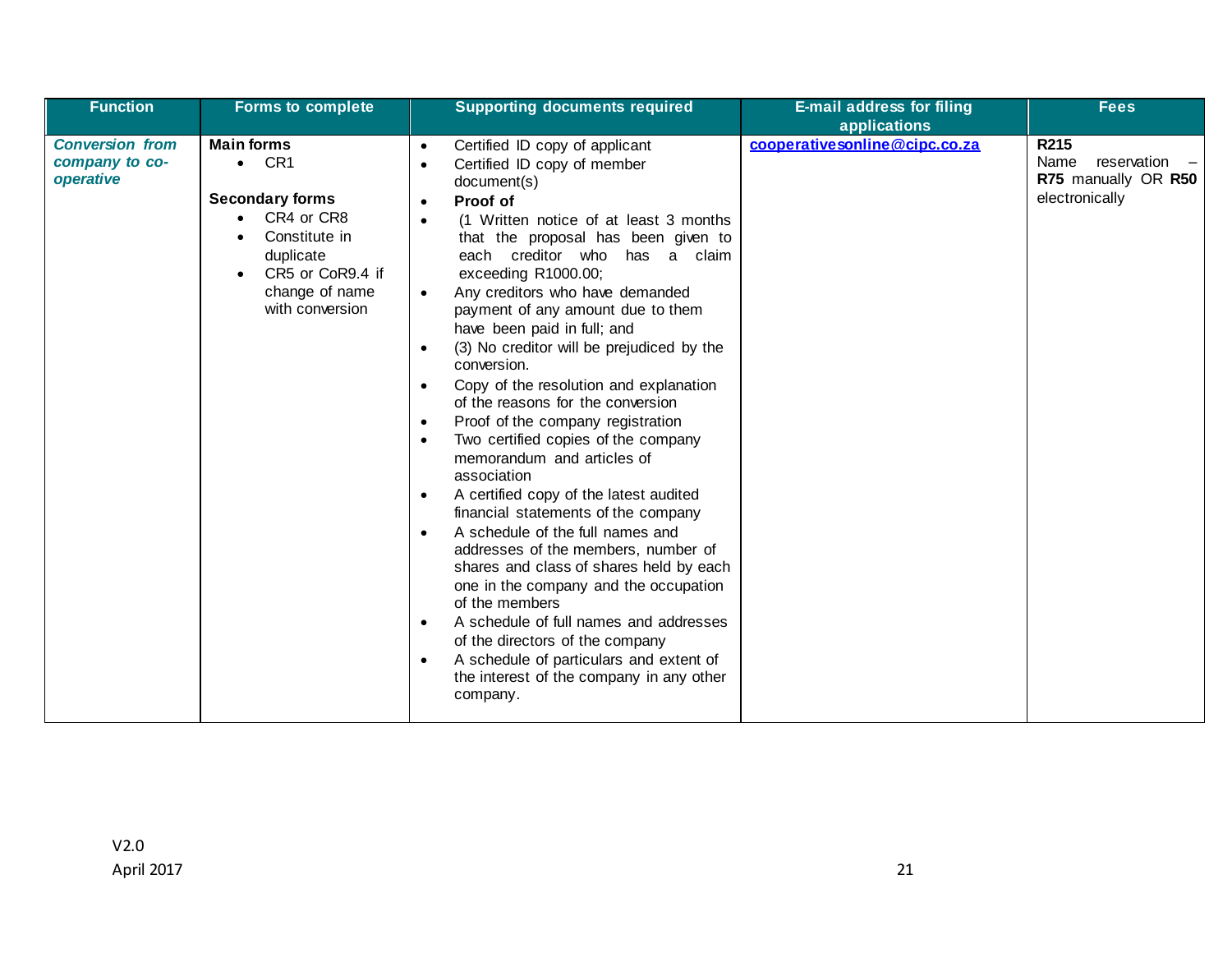| <b>Function</b>        | <b>Forms to complete</b> | <b>Supporting documents required</b>                                                  | <b>E-mail address for filing applications</b> | <b>Fees</b> |
|------------------------|--------------------------|---------------------------------------------------------------------------------------|-----------------------------------------------|-------------|
| <b>Conversion from</b> | <b>Main form</b>         | Cover letter, requesting conversion to a<br>$\bullet$                                 | companydocs@cipc.co.za                        |             |
| co-operative to        | • Same as for            | and cancellation<br>company<br>of the                                                 |                                               |             |
| company                | new                      | registration of the co-operative.                                                     |                                               |             |
|                        | incorporation            | A copy of the proposal by the board of<br>$\bullet$                                   |                                               |             |
|                        |                          | directors at a general meeting of members<br>to convert to a company and the detailed |                                               |             |
|                        |                          | reasons for the proposed conversion. This                                             |                                               |             |
|                        |                          | proposal must have been approved by                                                   |                                               |             |
|                        |                          | special resolution of members.                                                        |                                               |             |
|                        |                          | A copy of the notice of the general                                                   |                                               |             |
|                        |                          | meeting.                                                                              |                                               |             |
|                        |                          | A declaration by the board of directors                                               |                                               |             |
|                        |                          | stating                                                                               |                                               |             |
|                        |                          | o that the application to convert complies                                            |                                               |             |
|                        |                          | with the provisions of the Co-operatives                                              |                                               |             |
|                        |                          | Act, 2005 and<br>that the interests of creditors will be                              |                                               |             |
|                        |                          | protected in accordance with section 64                                               |                                               |             |
|                        |                          | of the Co-operatives Act, 2005.                                                       |                                               |             |
|                        |                          | Proof of                                                                              |                                               |             |
|                        |                          | Written notice of at least 3 months that<br>$\circ$                                   |                                               |             |
|                        |                          | the proposal has been given to each                                                   |                                               |             |
|                        |                          | creditor who has a claim exceeding                                                    |                                               |             |
|                        |                          | R1000.00; and                                                                         |                                               |             |
|                        |                          | Any creditors who have demanded<br>$\circ$                                            |                                               |             |
|                        |                          | payment of any amount due to them,<br>have been paid in full; and                     |                                               |             |
|                        |                          | No creditor will be prejudiced by the<br>$\circ$                                      |                                               |             |
|                        |                          | conversion.                                                                           |                                               |             |
|                        |                          | Approval letter from the Registrar of Co-                                             |                                               |             |
|                        |                          | Operatives                                                                            |                                               |             |
|                        |                          |                                                                                       |                                               |             |
|                        |                          |                                                                                       |                                               |             |
|                        |                          |                                                                                       |                                               |             |
|                        |                          |                                                                                       |                                               |             |
|                        |                          |                                                                                       |                                               |             |
|                        |                          |                                                                                       |                                               |             |
|                        |                          |                                                                                       |                                               |             |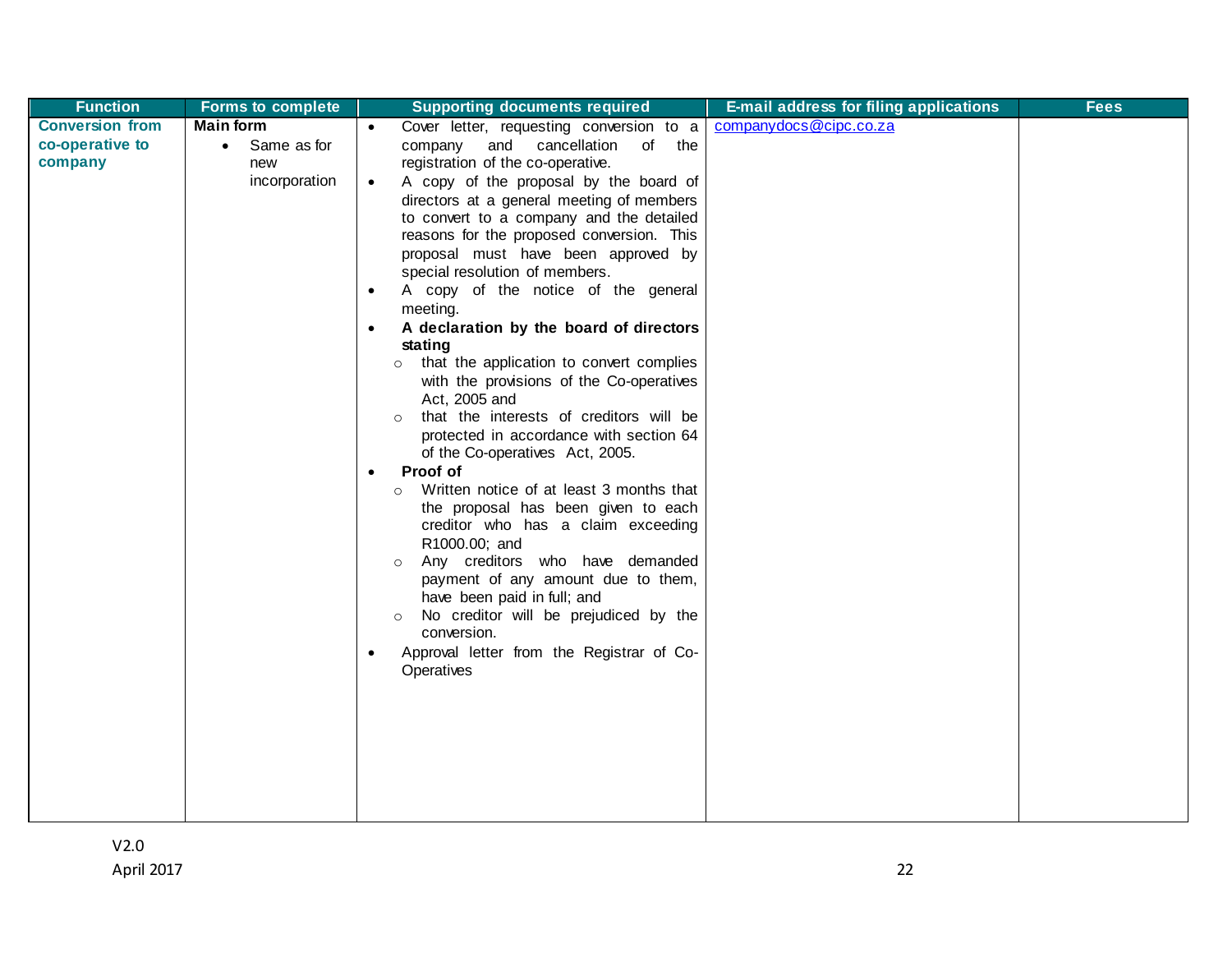|                                                                                                                                       |                                                                                                      | <b>FINANCIAL STATEMENTS</b>                   |                                                                                                                                          |              |
|---------------------------------------------------------------------------------------------------------------------------------------|------------------------------------------------------------------------------------------------------|-----------------------------------------------|------------------------------------------------------------------------------------------------------------------------------------------|--------------|
| <b>Reportable</b><br><b>Irregularities</b><br>arising from<br><b>Independent</b><br><b>Review of</b><br>financial<br>statements.      | <b>Main Form</b><br>No form<br>$\bullet$                                                             | No supporting documents required<br>$\bullet$ | independentreview@cipc.co.za                                                                                                             | <b>R0.00</b> |
| <b>Audited Financial</b><br><b>Statements and</b><br><b>Independently</b><br><b>Reviewed</b><br><b>Financial</b><br><b>Statements</b> | <b>Main Form</b><br>• No Form                                                                        | No supporting documents required<br>$\bullet$ | financialstatements@cipc.co.za OR<br>upload via<br>http://www.cipc.co.za/index.php/contact-<br>us/register-customer/financial-statements | <b>R0.00</b> |
| <b>Annual Financial</b><br><b>Supplement</b>                                                                                          | <b>Main Form</b><br><b>CoR30.2</b><br>$\bullet$<br>Form has been<br>converted into an<br>online form | No supporting documents required<br>$\bullet$ | http://www.cipc.co.za/index.php/contact-<br>us/register-customer/financial-<br>accountability-supplement                                 | <b>R0.00</b> |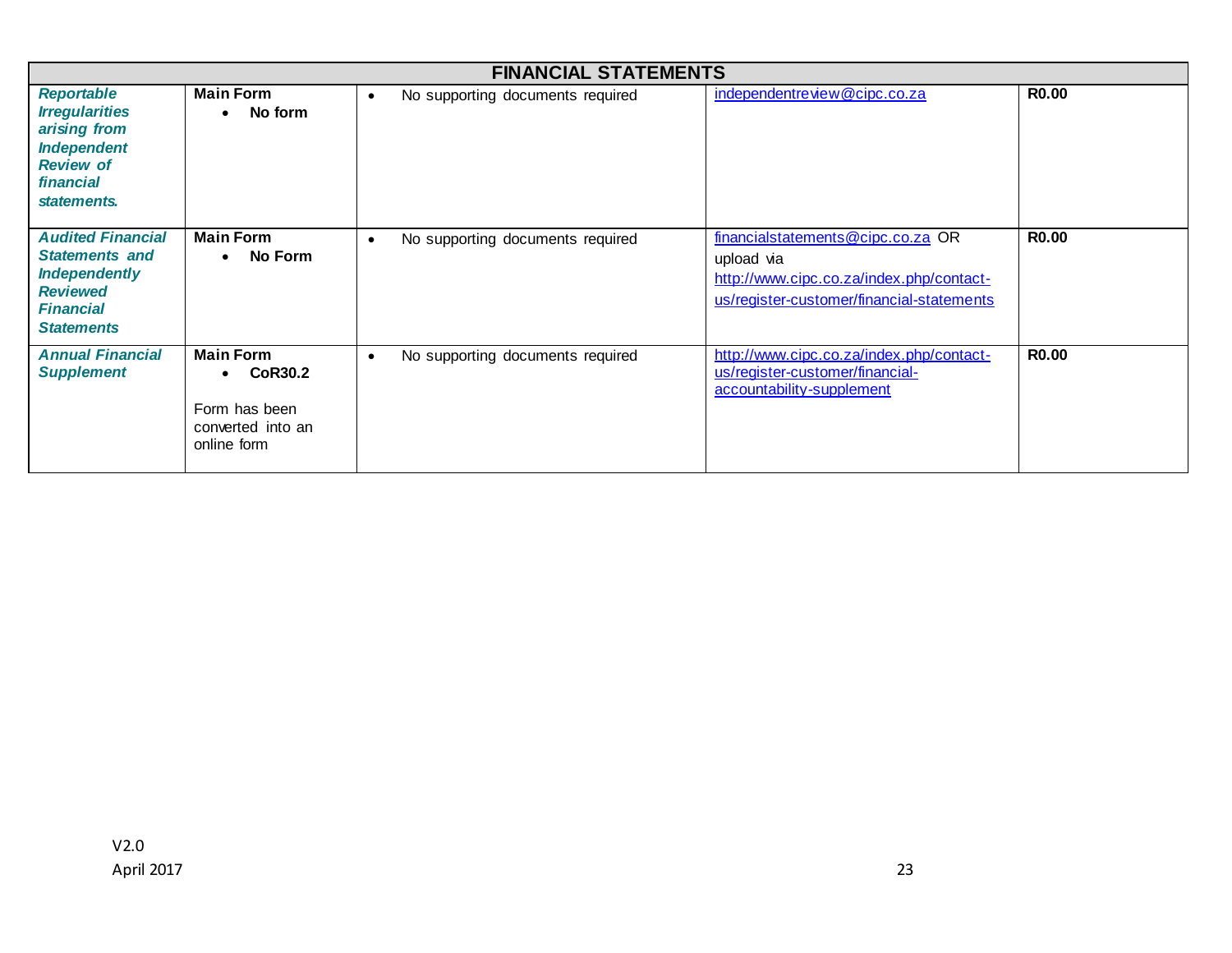## **List of forms and purpose of company and close corporation forms**

| <b>FORM</b>     | <b>PURPOSE OF FORM</b>                                                                   |
|-----------------|------------------------------------------------------------------------------------------|
| <b>CoR 9.1</b>  | Application to reserve a company name                                                    |
| <b>CoR 9.2</b>  | Application for extension of name reservation                                            |
| CoR 10.1        | Application for Defensive Name Registration                                              |
| <b>CoR 10.2</b> | Application for Renewal of Defensive Name Registration                                   |
| CoR 11.1        | Application to Transfer Reserved or Registered Name                                      |
| CoR 14.1        | Notice of Incorporation                                                                  |
|                 | (Must have Memorandum of Incorporation attached)                                         |
| Cor14.1 App A   | Notice of Incorporation - initial directors of the company                               |
| Cor14.1 App B   | Notice of Incorporation - alternative names for the company                              |
| Cor14.1 App C   | Notice of Incorporation - notice of ring fencing provisions                              |
| Cor14.1 App D   | Notice of Incorporation - notice of company appointments                                 |
| Cor14.1 App E   | Notice of Incorporation                                                                  |
| CoR 15.1        | Standard Form of Memorandum of Incorporation                                             |
|                 | (May be in any form A, B, C, D or E)                                                     |
| Cor15.1A        | Short standard form for private companies                                                |
| <b>CoR15.1B</b> | Long standard form for profit companies                                                  |
| <b>CoR15.1C</b> | Short standard form non profit companies without members                                 |
| CoR15.1D        | Long standard form non profit companies without members                                  |
| CoR15.1E        | Long standard form non profit companies with members                                     |
| <b>CoR 15.2</b> | Notice of Amendment to the Memorandum of Incorporation                                   |
|                 | (Draft of proposed amendment may be lodged for vetting purposes)                         |
| CoR 15.3        | Notice of Alteration of Memorandum of Incorporation                                      |
|                 | (purpose of correcting mistakes such as errors, etc)                                     |
| CoR 15.4        | Notice of Translation of Memorandum of Incorporation (into another SA official language) |
| CoR 15.5        | Notice of Consolidated revision of Memorandum of Incorporation                           |
|                 | (3 or more amendments have been made)                                                    |
| CoR 16.1        | Notice of adoption, alteration or repeal of Company Rules                                |
| CoR 16.2        | Notice of result of rule ratification vote                                               |
| CoR 17.1        | Application by foreign company to transfer registration to the Republic of South Africa  |
| <b>FORM</b>     | <b>PURPOSE OF FORM</b>                                                                   |
| <b>CoR 18.1</b> | Notice of Conversion of a Close Corporation to a Company                                 |
|                 | (relevant Memorandum of Incorporation to be attached)                                    |

V2.0